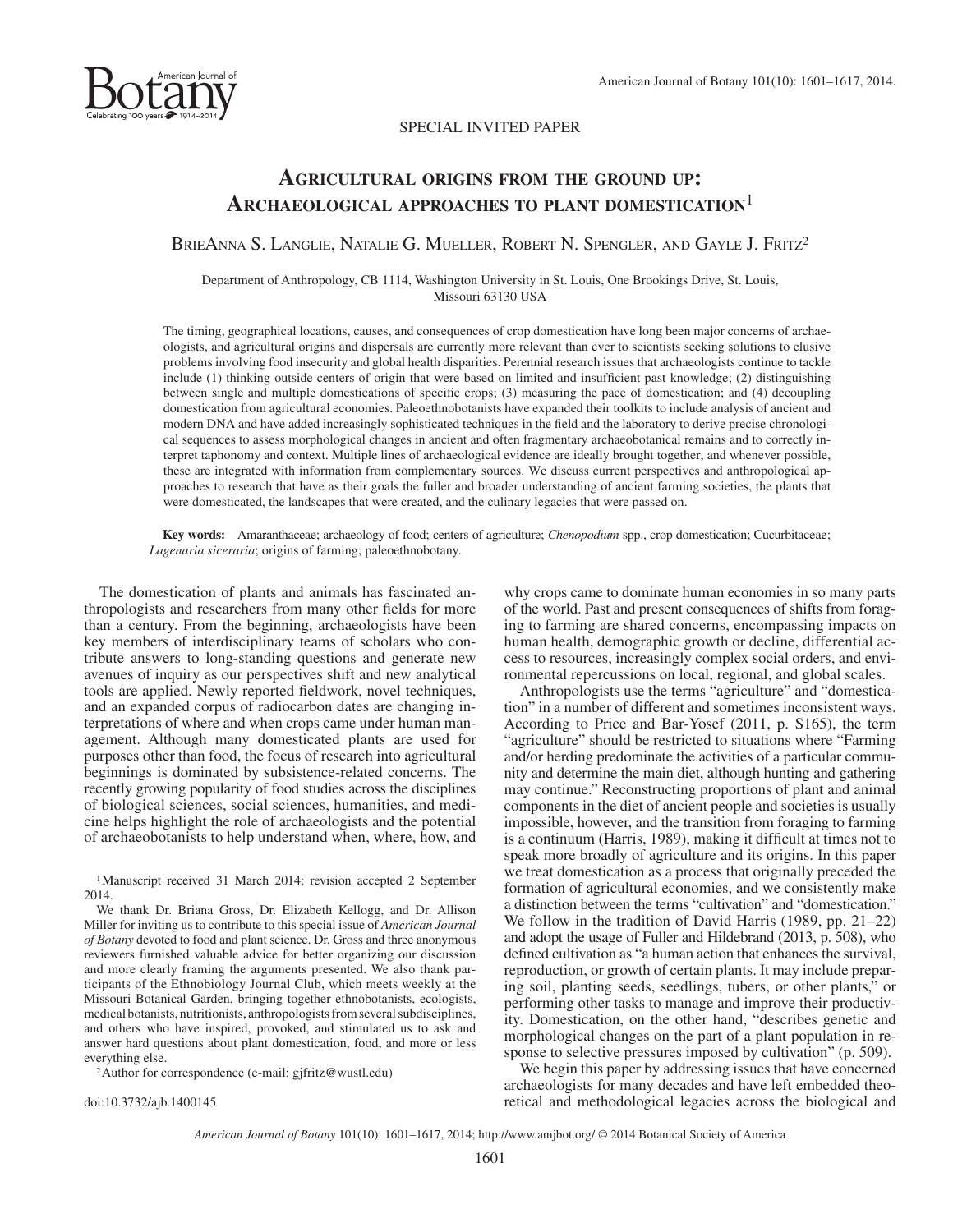social sciences, all of which have been subjected to considerable revision. These include (1) over-reliance on the concept of centers of origin, with a recent shift to multicentric models; (2) the closely related problem of discerning whether domestication of specific crops occurred once in a single location or if the process unrolled independently more than once in geographically separate areas; (3) the pace of domestication, whether rapid or protracted; and (4) the distinction between domestication of a given crop—or suite of crops—and the transition to agriculture in the sense of fully food-producing economies. The bottle gourd [ *Lagenaria siceraria* (Molina) Stand.; Cucurbitaceae] is discussed as an example of a very early domesticated plant that crosses geographical, disciplinary, and theoretical spheres.

 Next, we address methodological and contextual concerns such as the tricky business of securely dating archaeological plant remains, recognition of anatomical and morphological indicators of domestication, understanding depositional and postdepositional processes, and critically scrutinizing multiple lines of available evidence. We emphasize the importance of integrating all sources of data and the contributions made by interdisciplinary research teams. A full, forensic-level team effort is always necessary to avoid missteps that inevitably plagued past practitioners with less sophisticated chronometric, morphometric, and taphonomic toolkits.

 We then turn to a discussion of anthropological perspectives on the causes of plant domestication, attempting to reconcile the ongoing debate among archaeologists who advocate and apply a human behavioral-ecology, theoretical approach and those who have criticized that strategy. We next discuss domestication-related research that focuses on food and cuisine. The broad purpose of this review is to present some of the most important questions for anthropological archaeologists studying domestication and the methods used to investigate them, for the use of botanists and plant geneticists working on related issues. We highlight aspects of research on plant domestication that fall under the purview of scientists trained as archaeologists including those such as ourselves who specialize in paleoethnobotany or archaeobotany, terms used as synonyms throughout this paper.

 Two recent issues of the journal *Current Anthropology* —one published in 2009 (vol. 50, Issue 5) and the second in 2011 (vol. 52, supplement 4)—have featured papers by experts that cover geographical regions and methodological and theoretical overviews of agricultural origins. Even more recently, a special feature titled "The Modern View of Domestication," published in the 29 April 2014 issue of the *Proceedings of the National Academy of Sciences, USA* , included six articles by authors representing the fields of genetics, archaeobotany, zooarchaeology, and geoarchaeology, beginning with an overview paper by Larson et al. (2014) . The journal *Vegetation History and Archaeobotany* devoted a special issue to agricultural origins in the Near East in 2012 (vol. 21, issue 2). Recent books (Bellwood, 2005; Zeder et al., 2006; Colledge and Conolly, 2007; Denham et al., 2007; Gepts et al., 2012; Zohary et al., 2012 ) represent singly authored, coauthored, or edited volumes published in English within the past 10 years that focus on plant and animal domestication and include or are predominated by chapters written by archaeologists, including archaeobotanists. Many more journal articles have come out during the past few years and others are currently in press, making the task of keeping abreast of breaking developments increasingly challenging.

 The relevance of this subject is broader now than ever, as engaged participants have come to include traditional farmers, urban gardeners, chefs, food industry workers, policymakers on all levels, and scientists of many more disciplines than before. The broader implications of plant domestication touch nearly everyone who cares about food.

## RETHINKING FUNDAMENTAL ISSUES

 Archaeologists studying the origins of agriculture are confronted with perennial theoretical issues steeped in a legacy of paradigms such as "centers of agricultural origin" and the rapidity of the Neolithic Revolution. While often providing a framework for hypothesis testing and research on domestication, a strict adherence to these paradigms can inhibit our ability to conceptualize domestication. Here we discuss how ongoing research is addressing and challenging these perennial issues.

*A centric or noncentric approach? —* The concept of "centers of origin" of cultivated plants was developed by N. I. Vavilov in 1926, although an English translation complete with map was not published until 1951 (Vavilov, 1951). David Harris  $(1990, p. 15)$  aptly summarized the influence of Vavilov's thinking on later scholars of plant domestication as follows: "Vavilov's concept of centers of origin of cultivated plants has had such a profound effect on students of the beginnings of agriculture that it remains very difficult for anyone who takes a world view of agricultural origins to escape the mental template of the Vavilovian pattern of centers." Vavilov understood the limitations of archaeological evidence available in the early 20th century, and his central concerns were phytogeographic distributions and relative amounts of genetic diversity across broad regions inside of which individual plants or core packages of crops were domesticated (Harlan, 1971; Harris, 1990). Nonetheless, the "template" he laid did and still can hinder willingness to consider new regions, especially those not correlated with major ancient civilizations.

 With an increasingly complex map of regions where early agriculture occurred—sometimes independently and other times as a result of diffusion of seeds, vegetative propagules, livestock, skills, or colonizing peoples—previously recognized centers now often seem either too broadly or too rigidly bounded. Vavilov's Mediterranean center no longer holds status as a cradle of either plant or animal domestication, and at least three regions—eastern North America, sub-Saharan Africa, and highland New Guinea—have been added to the list of areas where native crops were in fact domesticated (Fritz, 1990; Denham, 2007; Smith, 2011; Fuller and Hildebrand, 2013). Any proposed new hearth, however, has a difficult struggle for legitimacy given the legacy and strong hold of traditional centric thinking. Maps in recently published overviews reflect general agreement that agriculture was independently adopted in at least 10 regions around the world (Smith, 2006; Price and Bar-Yosef, 2011; Larson et al., 2014). At the high end of the range, Fuller and Hildebrand (2013) suggested that plant cultivation was initiated in as many as 24 separate areas of the world, although not all are primary, pristine centers where hunter-gatherers independently domesticated native plants before other crops were known or before domesticated animals became part of the economy.

 Debates about centers of domestication continue so spiritedly in part because it is impossible to separate this question from other current issues and debates, including (1) single vs. multiple domestication trajectories; (2) the rapidity as opposed to relatively slow pace of domestication, and implications for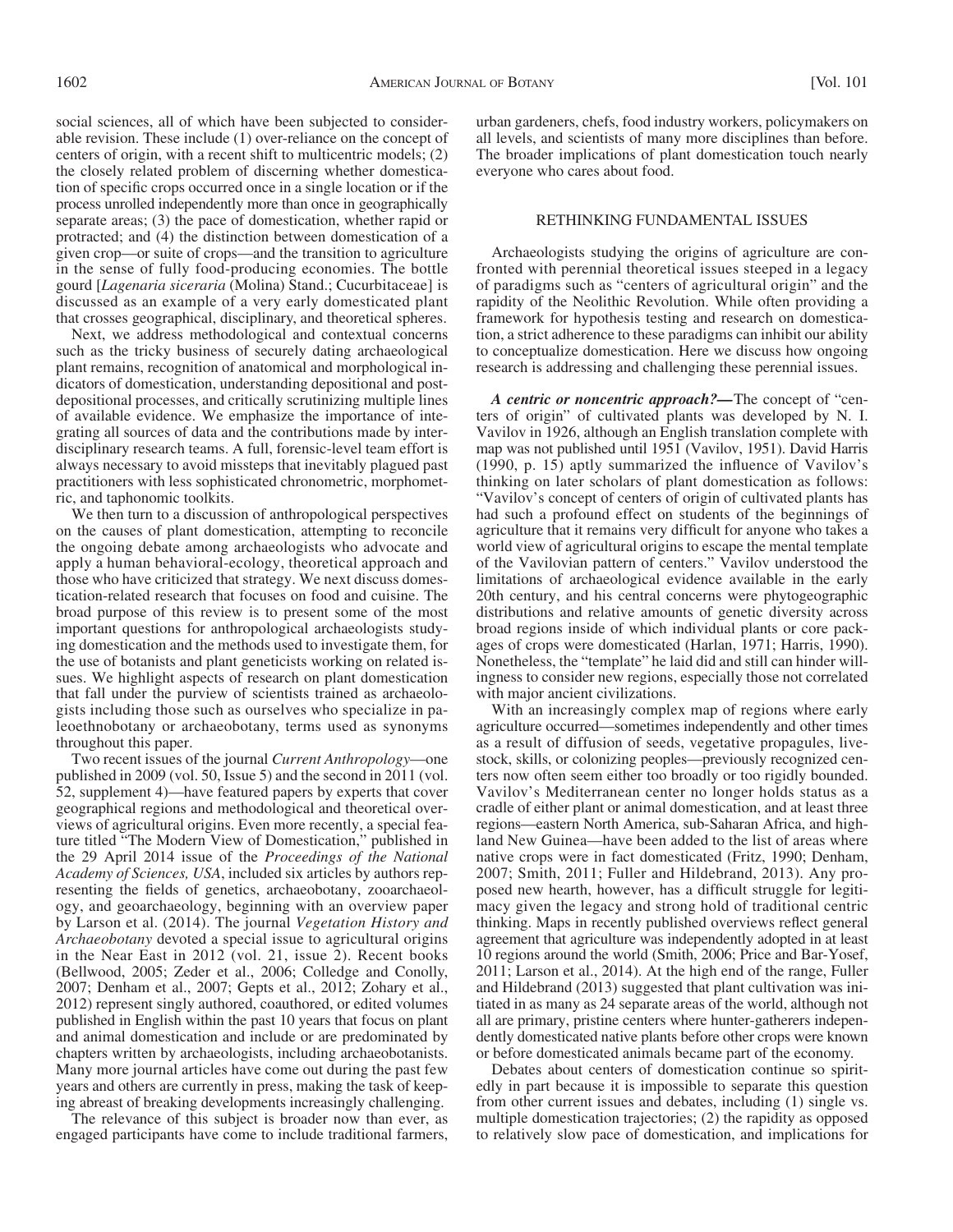the degree of human intentionality involved; (3) chronological positioning of archaeological finds; and (4) diffusion as opposed to the independent increase in social complexity. The idea of a center of domestication is linked to the concept of founder crops or crop packages—groups of plants and animals that were simultaneously domesticated within the same agroecosystem (see Asouti and Fuller, 2012). Some scholars continue to interpret the evidence to favor "a specific core area ... where most, if not all founder Near Eastern crops were likely domesticated" (Abbo et al., 2010, p. 317; see also Lev-Yadun et al., 2000). The centric perspective, as expressed by Abbo and colleagues (2010, p. 325), also takes issue with a conception of domestication as an initially unintentional and prolonged coevolutionary relationship, positing that from the beginning humans consciously selected seeds for desired characteristics. The separate issues of intentionality, pace, and geographic centeredness are linked in this case.

 Other researchers working within Southwest Asia, arguably the most studied of the traditional centers, are now seeing independent subregional developments. Fuller et al. (2011 , p. 641), who advocated a "multi-focal" or "noncentric" approach, describe the Near East as a "regional mosaic" in which a "diverse range of crop varieties and early livestock" were integrated over a time span of at least 1500 yr, rather than having encompassed a restricted core geographical area where the package of cereals and legumes widely referred to as founder crops were domesticated within a few generations. Nesbitt (2004), Willcox (2005) , and Jones et al. (2013) also supported this position. Whether proposed "centers" beyond Southwest Asia were cradles for domestication of distinct packages of founder crops is also open to question. Fuller et al. (2011 , pp. 641–642) raised similar examples of multifocal processes in Africa and Amazonia and pointed to crops such as Asian rice ( *Oryza sativa* L.), which was initially the sole cultivated plant for people otherwise relying on wild resources.

 China, one of Vavilov's eight centers, has been subdivided into at least two and as many as five areas where transitions occurred that were distinct-looking but not necessarily isolated from each other (Cohen, 2011; Zhao, 2011). Broomcorn millet ( *Panicum miliaceum* L.) and foxtail millet [ *Setaria italica* (L.) P. Beauv.] were domesticated in northern China either along the banks of the Yellow River or in the hilly flanks of the loess plateau between southern Mongolia and the Huai River ( Liu et al., 2009 ). Asian rice ( *Oryza sativa* subsp. *japonica* S. Kato), on the other hand, was domesticated in wetland regions from the lower or middle Yangtze to the Huai River. During a period that is currently poorly understood, domestication of a different suite of crops, including tropical root crops, resulted in a southeast China "center" (Zhao, 2011), a pattern recognized earlier by Li (1970) and Harlan (1971) .

In the Americas, it is difficult to accommodate the concept of a suite of crops having been domesticated at about the same time in any well-bounded region during the early transitions to farming. Vavilov had the insight decades ago to subdivide his South American center three ways, into northern and southern Andean regions plus an Amazonian region. Harlan (1971) envisioned a Mesoamerican center and a South American noncenter, which he defined as a broad, diffuse region where crops were domesticated, but not necessarily simultaneously or in precisely the same places. Even in Mesoamerica, it is now clear that at least one major crop and member of the historic triad of staples—the common bean ( *Phaseolus vulgaris* L.)—was domesticated far later than would be necessary for it to be

considered a "founder" species. Today, it appears that the transport and dissemination of useful plants across diverse ecological zones in South America played such an important role in early crop domestication that it is counterproductive to draw boundaries around identifiable centers (Clement et al., 2010). The spatially diffuse nature of crop origins across South America is emphasized by Piperno (2011, p. S455), who advised against designating a core area of agriculture, pointing out that "origins of major and now minor crops are spread from the northern parts to the southern parts of the continent, west and east of the Andes."

 In South America, as elsewhere, genetic research on extant ancestral plant populations, combined with insights garnered by archaeobotanists, has proved critical in unraveling the geographic and temporal intricacies of domestication. Geneticists have determined that the wild ancestor of domesticated peanuts ( *Arachis hypogaea* L.) is found in northwestern Argentina ( Seijo et al., 2007 ), and that the wild ancestors of cotton ( *Gossypium barbadense* L.) grow in southwestern Ecuador and northwestern Peru (Westengen et al., 2005). Very early in the process of domestication, these plants were traded and brought across ecological and terrestrial barriers such as the Andean cordillera. Peanuts and cotton have been recovered from archaeological contexts on the North Coast of Peru directly dated to 8000 BP and 5500 BP, respectively (Dillehay et al., 2007). Because subsets of the parent populations of these species were transferred to different geographic regions and grown under new ecological conditions, selection pressures resulted in further domestication. In contrast to the Near Eastern example, in this region, isolation of cultivated plants from wild populations via transhumance, migration, or trade may have increased the rate of domestication.

 Sub-Saharan Africa was one of Harlan's (1971) original noncenters. Fuller and Hildebrand (2013) later recognized five independent areas of crop domestication in Africa, listing a total of 30 species of millets, other grains, legumes, tubers, fruits, and additional domesticated plants with uses such as stimulants. After decades of persistent research by numerous individuals, eastern North America is finally included on maps of "major centers" such as the map published in Price and Bar-Yosef (2011, fig. 1). This recognition rewards work documenting domestication of native crops including sunflower [ *Helianthus annuus* var. *macrocarpus* (DC.) Cockerell], a quinoa-like grain ( *Chenopodium berlandieri* subsp. *jonesianum* Smith and Funk), eastern pepo squash/gourd [ *Cucurbita pepo* subsp. *ovifera* (L.) D. S. Decker], and others, collectively called the Eastern Agricultural Complex, all before maize ( *Zea mays* L. subsp. *mays* ) and other Mesoamerican taxa were introduced to this region. This suite of crops came together as an integrated multicropping system within the confines of the Midwest Riverine area, but it was not fully developed until thousands of years after the earliest species— *Cucurbita pepo* subsp. *ovifera*—was cultivated and had undergone recognizable signs of morphological domestication ( Smith, 2011 ). Therefore, eastern North America seems similar to the Near East as described by Fuller et al. (2011): a "regional mosaic" within which processes of domestication were broadly parallel, but not simultaneous for all crops or spatially concentrated into one core area of the broader region.

 Although Vavilov cannot be blamed for early 20th century gaps in evidence, a paradigmatic adherence to the classic concept of centers of domestication, sometimes coupled with the belief that these centers should coincide with regions where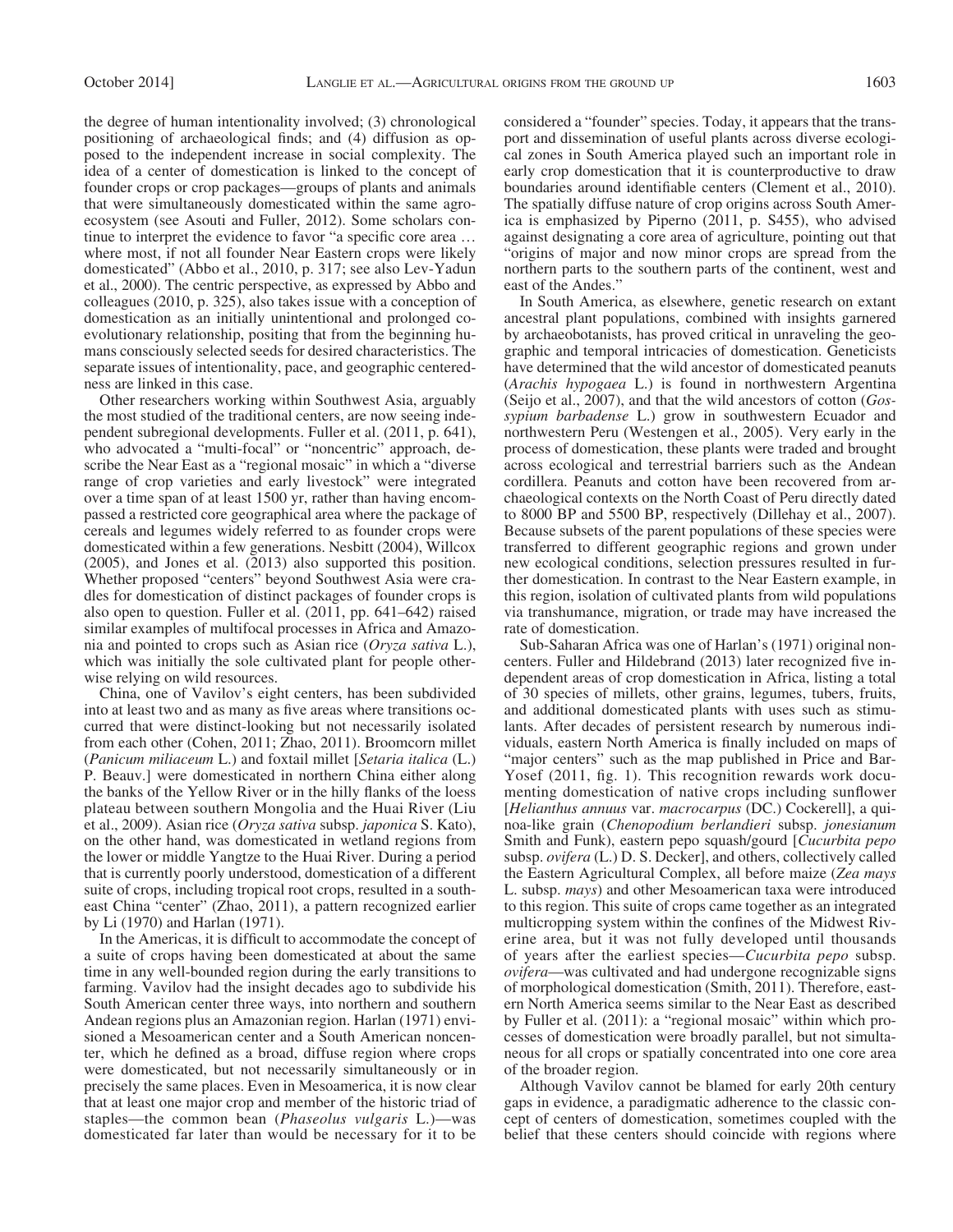genetic biodiversity of wild ancestral taxa is greatest, has in some cases impeded appreciation of developments outside those parts of the world where early archaeological research was best developed. This was the case for eastern North America, sub-Saharan Africa, and highland New Guinea, as mentioned earlier. It is not a coincidence that none of these regions figure prominently in discussions of the rise of early civilizations; therefore, they fell for decades within the geographical expanses where all farming was thought to have spread as a result of either migration or down-the-line diffusion of crops and knowledge.

 While the concept of geographic centers of plant domestication is entrenched in our academic legacy and is arguably more useful in some regions of the world than others, proliferation of information about local trajectories of plant domestication has caused many to break away from rigid centric interpretations and to appreciate new archaeological and molecular data favoring more complex, multifaceted approaches. It is important to resolve this issue anew for each region where domestication occurred, since the spatial element has implications for other questions of anthropological interest, especially whether a given crop was domesticated and then disseminated by a specific group, or domesticated many times in locally distinct ways.

*Single vs. multiple domestication trajectories —* Genetic research has revealed a wide range of crops that were apparently domesticated multiple times. In the case of the Near East, this debate has been enlivened by possible inconsistencies between archaeological and molecular evidence. As discussed already, archaeobotanical data indicate that domestication may have taken place at multiple sites across the Levant, southern Turkey, Syria, Iraq, and Iran and involved several founder populations (Tanno and Willcox, 2006; Fuller et al., 2011; Riehl et al., 2013 ). In some cases, genetic research supports similar results (e.g., Morrell and Clegg, 2007; Jones et al., 2013). In other cases where independent domestication of crops was thought to have occurred, emerging evidence points instead to diffusion of propagules and skills for cultivating them (e.g., barley in Tibet, see: Dai et al., 2012; d'Alpoim Guedes et al., 2014).

 Recently reported archaeobotanical evidence from the site of Chogha Golan in the Zagros Mountains of Iran is viewed as supporting a localized process of domestication from the end of the Younger Dryas (ca. 11 000 BP) to roughly 9800 BP. Using macrobotanical data recovered from that site, Riehl et al. (2013) document temporal continuity beginning with the cultivation of wild cereals, specifically wild barley [*Hordeum vulgare* subsp. *spontaneum* (K. Koch) Asch. & Graebn.] and wild wheat relatives ( *Triticum boeoticum* Boiss., *T. dicoccoides* Aarons, and unidentified triticoid types), as well as wild forms of lentils ( *Lens* spp.) and grass peas ( *Lathyrus* spp.). By the end of this time frame, nonshattering spikelets of barley and wheat increased significantly in abundance, signaling morphological domestication. Because the transition from wild to domesticated forms of these crops is already documented farther west ( Weiss and Zohary, 2011 ), the sequence either indicates that a gradual transition toward domestication took place in both regions or that domesticated seeds were spread and exchanged among communities already practicing predomestication cultivation (planting of seeds without observable phenotypic change). Riehl et al.  $(2013)$  see the site as significant in its lack of fit with a "core area", rapid-domestication model. Willcox (2013, p. 39) comments that similar domestication sequences

exist at five distinct locations in Southwest Asia, also in line with multicentric thinking.

 Barley is a good example of a crop for which the question of single or multiple domestications has been much debated. It was domesticated as early as 10 000 yr ago from a wild, brittlerachised, two-rowed, hulled ancestor (Zohary et al., 2012, p. 53). Badr et al. (2000), Blattner and Mendez (2001), and Li et al. (2004) have argued for monophyly of barley, although several other studies have suggested a diphyletic or polyphyletic status (Molina-Cano et al., 2005; Azhaguvel and Komatsuda, 2007 ). Multiple regions of barley domestication have been proposed, including the western Mediterranean and Ethiopia (Molina-Cano et al., 2005), Morocco (Molina-Cano et al., 1999), Tibet (Xu, 1982; Ma et al., 1987; cf. Yang et al., 2008), and elsewhere. Morrell and Clegg (2007) proposed that separate domestication east of the Fertile Crescent might have occurred in southern Turkmenistan (Jeitun Culture) or the Indus Valley region of Pakistan (Mehrgarh). However, considering the closely interconnected nature of exchange and technological flow across this area that began 8000 yr ago and the fact that the earliest recovered barley remains from the Jeitun Culture are fully domesticated, it seems hard to justify a second totally independent pathway on archaeological grounds.

 The Tibetan hypothesis for barley domestication is tantalizing given the deeply enrooted cultural significance of barley on the Plateau, which was believed to extend deep into antiquity. Continuing archaeological and genetic research in this region are both needed and ongoing. While several researchers have proposed that barley was independently domesticated in Tibet (Xu, 1982; Ma et al., 1987; cf. Yang et al., 2008), Dai et al. (2012) suggested that fully domesticated barley spread onto the Tibetan Plateau, with genes from wild local relatives introgressing after introduction, supporting earlier findings by Li et al. (2004) . Recent paleoethnobotanical research by d'Alpoim Guedes and colleagues (2014) indicates that broomcorn and foxtail millets were the first crops in the region, with barley appearing later, possibly as late as the end of the fourth millennium BP, also putting the archaeological evidence at odds with a proposal for an independent domestication in the Himalayas.

 The most recent model proposed for barley domestication, that of Jones et al. (2013) , took the genetic-based conclusions of Morrell and Clegg (2007) a step further and posited three to four roughly contemporaneous, isolated domestication pathways, all spreading north along different trajectories from various parts of Southwest Asia. Jones et al. (2008) further supported the potential for multiple domestication processes for barley within Southwest Asia, suggesting that the photoperiod response allele, responsible for the success of the crop in northern latitudes, resulted from the domestication of wild barley from the mountains of Iran or the Levant (further discussed by Fuller et al., 2012).

 It is clear that a combination of archaeological (including archaeobotanical) and genetic data (including, one hopes, more and more successful efforts to extract DNA from ancient plant remains) is necessary to determine which crops were domesticated independently more than once, and which were not. Gross and Zhao (2014) demonstrated how productive a crossdisciplinary, collaborative effort can be, in their overarching discussion of the long-debated evolutionary history of rice domestication in East and South Asia. These authors ( Gross and Zhao, 2014, p. 6196) concluded that, currently, genetic and archaeological approaches together "suggest the independent origins of rice cultivation in China and India, followed by the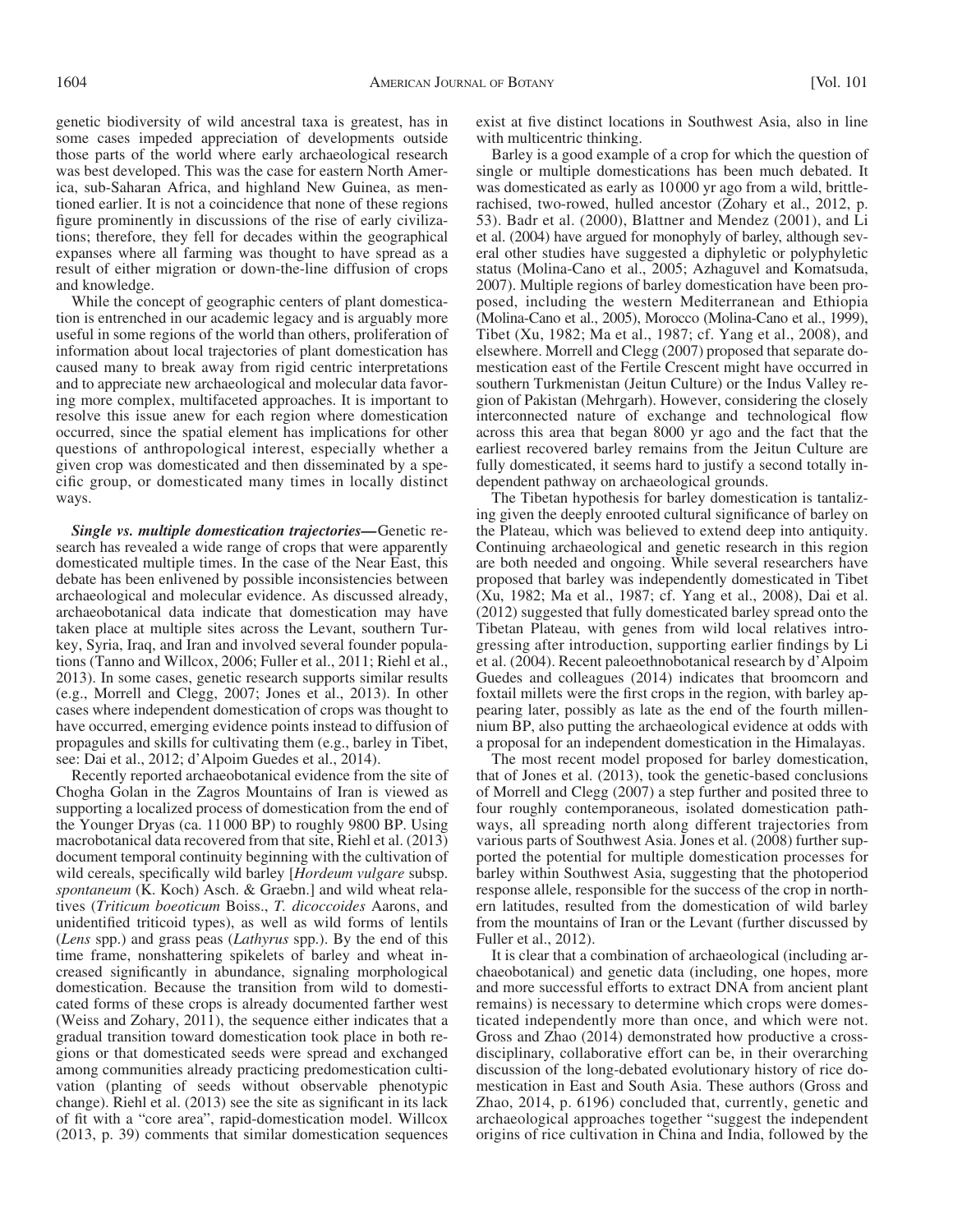introgression of domestication traits from *japonica* into proto*indica* cultivated plants to result in the establishment of the domesticated *indica* [O. sativa subsp. *indica* S. Kato] subspecies." Later, in the section on "Dating archaeological beginnings," we discuss how direct radiocarbon dating of broomcorn millet grains from eastern Europe led to a reassessment of both monophyly and regional antiquity of this crop, with evidence currently supporting a single domestication in East Asia, followed by much later spread into Europe (Motuzaite-Matuzeviciute et al., 2013 ). Only by unraveling the complex elements of individual case studies will light be shed on the diverse trajectories of plant domestication.

*The pace of crop domestication —* The term "Neolithic Revolution", coined by V. Gordon Childe (1934), invokes a mental image of a rapid and dramatic transformation that has permeated scholarly and popular thinking alike for many decades and continues to exert a strong effect—another lasting legacy—on the field. Closely connected to the issue of monophyletic or polyphyletic trajectories and geographic foci for certain crops (discussed already) and relevant to concerns about the role played by climate change in prehistory, the amount of time for domestication to occur is receiving closer attention. One outcome has been to shift the paradigm from revolutionary to protracted processes of domestication. A result of this paradigm shift is that fewer crops can now be counted as domesticated soon after the end of the Pleistocene. Evidence for this shift is illustrated in the very recent overview article by Larson et al.  $(2014, p. 6140, fig. 1)$ , in which the authors provided a map "depicting likely centers where the domestication of at least one plant or animal took place." Of the 11 regions bounded by a solid black line on this map, signifying "widely accepted centers of independent domestication", only four—Mesoamerica, the northwestern coast of South America, Southwest Asia, and the millet zone of northern China—are designated as Early Holocene in time frame. The others, if classified as to timing at all, are Middle Holocene.

 The question of timing is closely linked to that of human intentionality and the elucidation of early cultivation practices in general. Experiments have shown that grains can be domesticated in a few generations when consciously and systematically selected (ca. 20–30 yr for self-pollinating annuals) (Hillman and Davies, 1990; see also Honne and Heun, 2009), but we consider it unlikely that the first crops were developed by plant breeders with clear end products in mind. Recently, many scholars have presented evidence that domestication was slower and more gradual than previously envisioned in several regions. Fuller et al. (2011), for example, maintained that crucial morphological and therefore likely genetic changes in Southwest Asian crops were preceded by a 1000 to 2000 yr span of time during which nonfarming people sowed wild-type grains and pulses. This protracted period of cultivation and domestication is supported by archaeobotanical evidence for very low proportions of nonshattering rachis fragments of wheat and barley until the Pre-Pottery Neolithic B time frame, approximately 10–10 500 yr ago ( Fuller, 2007 ; Jones and Brown, 2007 ; Willcox et al., 2008; Fuller et al., 2011). Tanno and Willcox (2006) examined rachis morphology from across several millennia of the archaeological record in northern Syria and southeastern Turkey, concluding that the fixing of the nonbrittle trait took more than 1000 yr of cultivation. Two possible explanations for this protracted scenario are proposed: (1) early farmers harvested immature (green) grain to reduce seed loss, before natural

dehiscence mechanisms took effect; and (2) early cultivators collected grain from wild stands during poor harvest seasons, mixing their genetic stock.

 Nonetheless, some scholars have argued that domestication of Southwest Asian crops such as legumes took place rapidly, with mutations possibly occurring in a few crop generations (Abbo et al., 2011; Heun et al., 2012). Honne and Heun (2009) favored a short-term model and emphasized the importance of the experimental data provided by Hillman and Davies (1990) . Focusing on the founder legume crops, Abbo et al. (2011) argued that a protracted model would not work because of thick seed coats and high dormancy rates, as high as 90% for lentils. Therefore, without rapid selection for reduced dormancy and thinner seed coats, it is easy to project that cultivation of these crops would have been abandoned due to net seed loss. Unfortunately, it is currently difficult or even seemingly impossible to demonstrate the transition from wild to domesticated forms morphologically for legumes, tubers, and some fruit crops based on plant remains preserved in the archaeological record. Furthermore, Olsen and Gross (2008) emphasized that neither genetic bottlenecks nor human selective pressure can be discounted as potential forces for rapid speciation, considering genetic data alone.

 In regions where morphological domestication is viewed as a protracted event, at least by some researchers, the dating of fully agricultural systems has shifted into the more recent past. For example, in East Asia, wild rice (Oryza rufipogon Griff.) was cultivated as far back as 8000 BP (Zhao, 2011). Although some researchers (e.g., Jiang and Liu, 2006) had suggested that this early evidence for rice cultivation signaled domestication, Fuller et al. (2007) subjected the available evidence to closer scrutiny and demonstrated that the shift to nonshattering spikelets of rice did not arise until after 7000 BP, well into Middle Holocene times as reflected in fig. 1 of Larson et al. (2014, p. 6140). Specifically, the vast majority of earlier spikelet bases recovered by flotation conformed to freely shattering wild populations rather than domesticated forms, signaling predomestication cultivation. Additionally, the people who harvested these freely shattering rice spikelets were still relying heavily on the other wild plants and animals that had sustained previous generations for millennia. This example illustrates why it is important to use the terms cultivation and domestication consistently and to be explicit about their relationship to the definition of agriculture.

 The debate over a rapid as opposed to a protracted model for agricultural origins is ongoing and likely to continue for some time, exemplifying the need for close communication between geneticists and archaeologists, including those with archaeobotanical expertise. As stated by Olsen and Gross (2008, p. 13702), "for understanding the complete picture of crop domestication, we will always benefit by combining the insights gained from both genetic and archaeological data." Plant and animal domestication had profound, long-term social, economic, and ecological impacts. Still, the continuities exposed by viewing a longer transition period and the biocultural and environmental changes taking place during these extended episodes—whether subtle or dramatic—are worthy of full consideration.

*Uncoupling domestication and agricultural economies: A lesson from bottle gourds —* While domestication is most often discussed as an element of the transition to agriculture, the process first occurred independently of any such change. The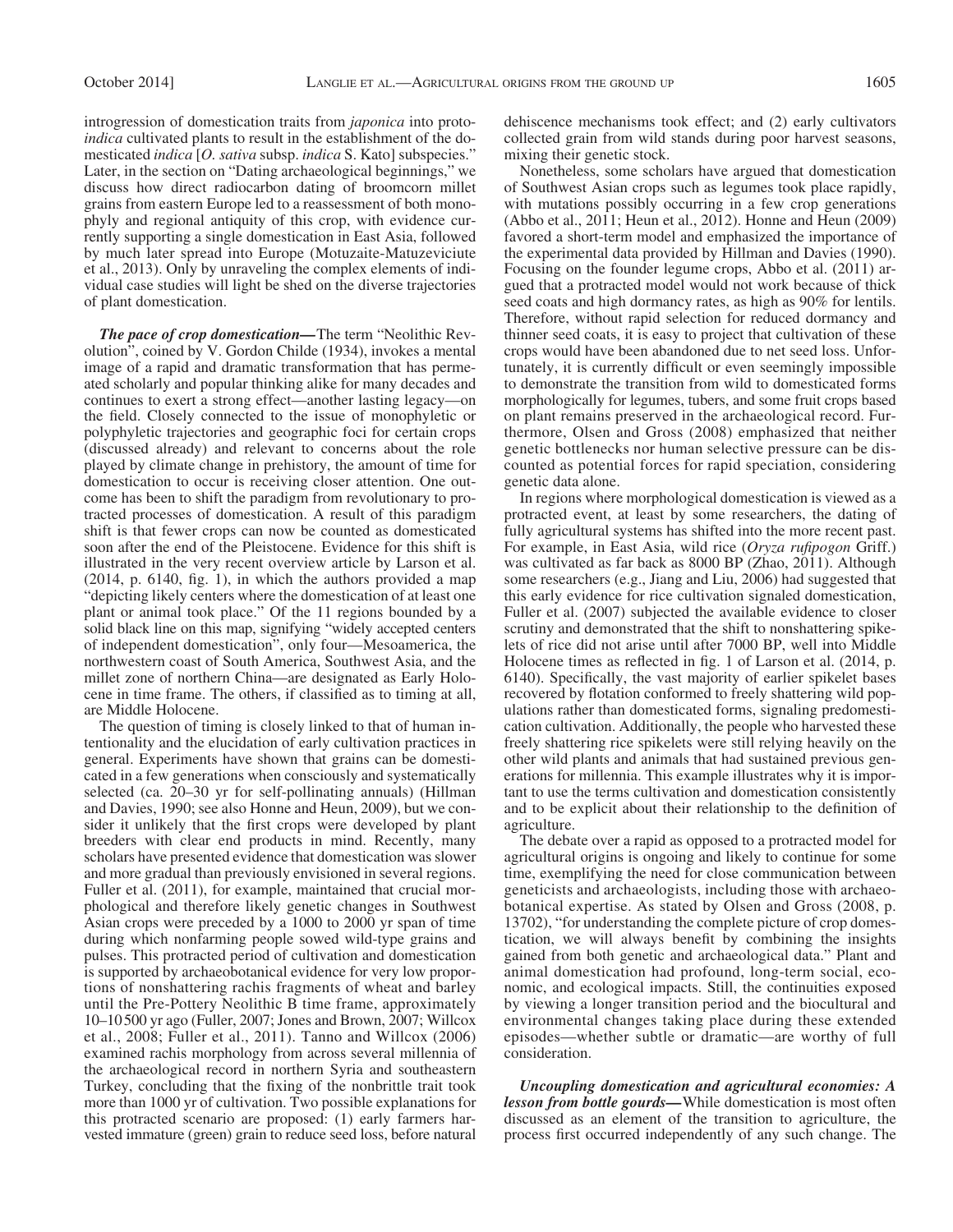bottle gourd is one of the oldest domesticated plants in the world—possibly *the* oldest—and yet it was not included in fig. 1 of the overview by Price and Bar-Yosef (2011) who outlined 11 "major centers of domestication" and listed key crops. Native wild-growing populations are known only in Africa, but to our knowledge, there are no early archaeological reports of this plant from its home continent. It is not mentioned by Fuller and Hildebrand (2013) in their recent comprehensive treatment of African plant domestication. Fuller et al. (2010a, p. 261) placed the earliest bottle gourd finds from East Asia in Shiga Prefecture, Japan (Awazu site), where they are "associated with directly dated nuts of 8500–9000 B.C.E.," but evidently not directly dated themselves. In the western hemisphere, direct dates on bottle gourd specimens from both eastern Florida (Little Salt Spring), and southern Mexico (Guilá Naquitz rockshelter) demonstrate that New World peoples possessed and valued domesticated bottle gourds 10 000 yr ago, before there is evidence for cultivation of any other crop besides *Cucurbita pepo* gourds (Smith, 1997; Kistler et al., 2014).

 Gourds would obviously have been useful as containers, rattles, and net floats, and despite being bitter, the seeds and young fruits are edible. It would not be surprising to find that early, fully modern humans used and spread *Lagenaria siceraria* across Africa and Eurasia well before 10 000–12 000 BP. Whether people played a role in helping bottle gourds reach the western coast of Africa, it appears that they floated from there across the Atlantic, where they were found by Early Holocene hunter-gatherers in the Americas who domesticated them multiple times in widely separated regions. Recent work on ancient DNA by Kistler et al. (2014) reverses the earlier conclusions of Erickson et al. (2005), who had suggested an Asian origin and circum-Pacific route of introduction for the early bottle gourds found in the western hemisphere. This case study underscores the necessity for considering alternative hypotheses during early stages of ancient DNA research, when sample sizes are very small. It also shows the need to keep models of domestication open to plants other than those that are famous for their status as "founder" crops that achieved worldwide economic and monetary significance.

 Where gourds were rare, they could have been domesticated rapidly by planting and tending them beyond where parent *Lagenaria* populations were found. Selection on the parts of humans appears to have been intentional, most likely for larger fruits with sturdier rinds. Increased sedentism was not required, as gourds need little attention, and their successful maturation does not interfere with the scheduling of other foraging activities (Hanselka, 2010). As previously noted by Erickson et al. (2005) and Fuller et al. (2010a) , neither gourds nor dogs sparked a Neolithic revolution, yet they were either the very earliest or among the earliest species to enter the fully domestic realm. Although this example might seem peripheral to the development of serious food-producing economies or social complexity, it highlights early, intimate plant–people relationships and the abilities of people to modify their environments to enhance availability of desirable resources.

# REFINING METHODS AND INTEGRATING **TECHNIQUES**

 We next discuss the use of botanical remains from archaeological sites to address questions about the timing, scale, and causes of domestication. Our goal is to highlight areas where new methods are being developed or old ones improved. We also point out some biases and weaknesses of archaeobotanical data for the information of nonspecialists who draw upon them.

*Dating agricultural beginnings —* Journalists and science writers often give the impression that a central goal of researchers studying crop domestication is to push the dates for early agriculture deeper into the past by finding increasingly early evidence for agriculture in any given region of the world. Discoveries of older and older evidence might sometimes seem like a general trend, especially in areas where little fieldwork has been done or where archaeologists had not previously concentrated on collecting plant and animal remains. However, there have been several high-profile cases where the antiquity of particular crops or of food production itself in a region has been shortened rather than lengthened, usually as a result of submitting specimens such as single seeds or other tiny fragments of plant material for direct radiocarbon dating rather than relying on the age of associated material such as wood charcoal. Examples include (1) barley and einkorn wheat from the Wadi Kubbaniya site in Egypt, initially believed to be 17 000–18 000 yr old, are actually no more than 5000 yr old (Wendorf et al., 1984); (2) common beans from the Tehuacán Valley and elsewhere in Mexico, which were thought for decades to be at least 6000–7000 yr old, are no older than 4000 yr ( Kaplan and Lynch, 1999); and (3) much of the maize from Bat Cave in New Mexico, believed to have been deposited 4500 yr ago, is centuries or even millennia younger (Wills, 1990). Direct dating of very small amounts of organic material has been feasible since the late 20th century when accelerator mass spectrometry (AMS)  $14$ C dating became routine. Thus, there is no longer any reason to speculate about the true ages of specimens that might have been subject to postdepositional movement in spite of lack of obvious disturbance or mixing of the strata in which they were buried. Especially when a great deal of effort will be made to extract ancient DNA from archaeological material, it is imperative to ensure that the suspected antiquity be verified, as was done by Erickson et al. (2005), Kistler and Shapiro (2011), and Kistler et al. (2014) during their pioneering studies of ancient *Lagenaria* and *Chenopodium* DNA.

 Firm, precise dating is integral to debates surrounding the pace of domestication, whether a crop was domesticated once or multiple times, and whether domestication occurred in independent "centers" as opposed to colonization or diffusion through intergroup contact. Domestication is, of course, an evolutionary process rather than an event, and the earliest signs of human-mediated selection did not bring agricultural economies into being or cause major cultural changes. An example of a region where current thinking has truncated the antiquity of plant domestication is the western Fertile Crescent, where finds at Tell Abu Hureyra of a few morphologically domestic-looking grains of rye ( *Secale cereale* L.), along with a suite of seeds from weedy plants indicative of tilled fields, led to the conclusion that Epipaleolithic villagers living in northern Syria 11 500 yr ago were the earliest known farmers (Moore et al., 2000). Upon further reflection and examination of the complex evidence, it appears that reliable signs of domestication—in the form of a high proportions of spikelet bases from wild-type, shattering wheats—are not manifested anywhere in Southwest Asia until 10 000–10 500 BP ( Weiss and Zohary, 2011 ), although predomestication cultivation of phenotypically wild grains at Abu Hureyra and elsewhere was almost certainly an early step toward this outcome.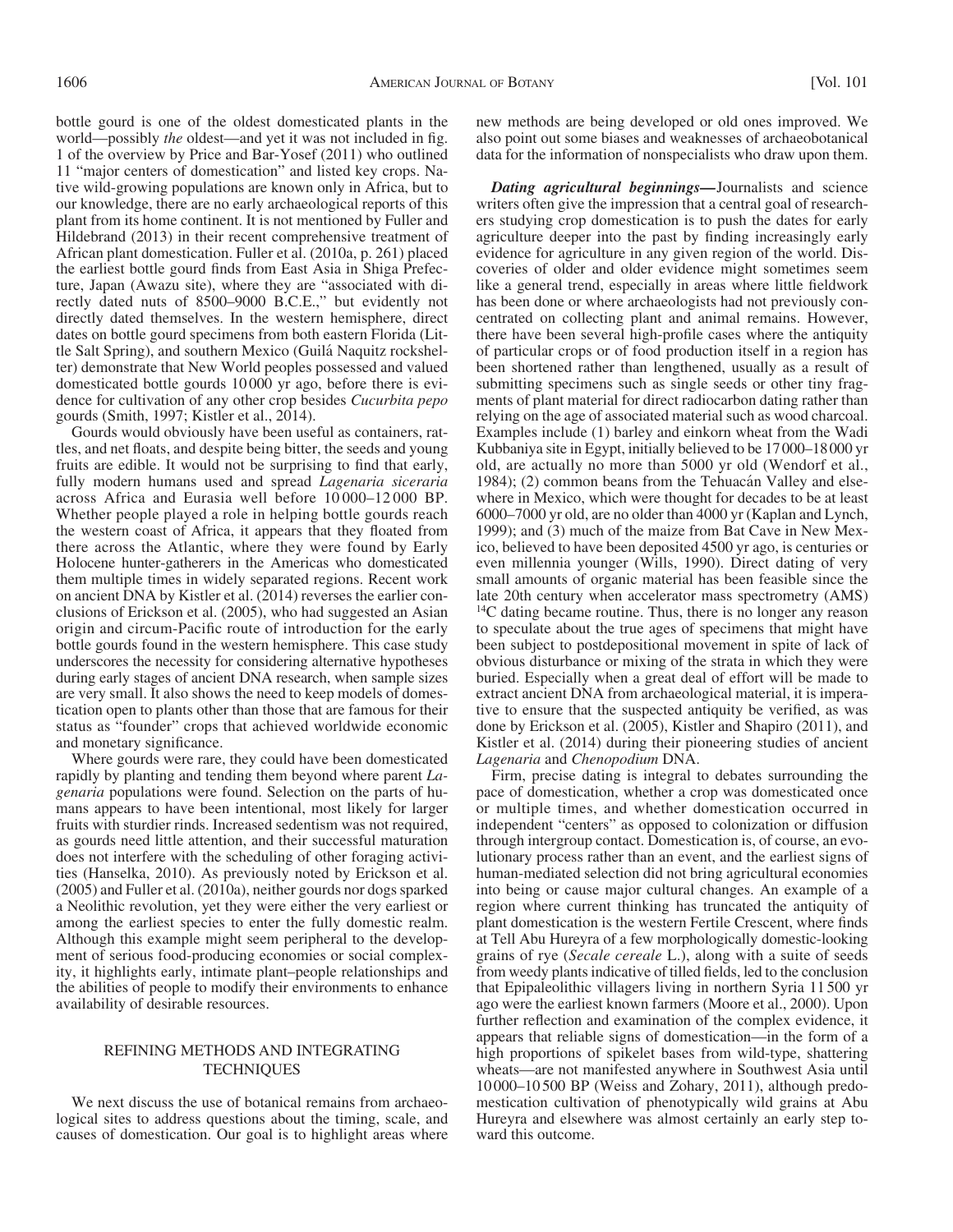A more recent example from the Old World involves the antiquity of broomcorn millet, a crop suggested to have either been domesticated independently in eastern Europe more than 7000 yr ago or to have spread from northern China (where domestication is well documented by 8000–9000 BP) across the vast expanse of the Eurasian steppe, where it is now documented archaeologically by 4500-4200 BP (Spengler et al., 2014). A close examination of the reported contexts of early millets in Europe, many of which were excavated before AMS dating was an option, failed to support either their antiquity or their morphological status as domesticates (Boivin et al., 2012; Motuzaite-Matuzeviciute et al., 2013). To resolve this question, Hunt et al. (2008, 2011) called for directly dating all archaeobotanical millets from Europe suspected of predating 7000 BP, along with reexamination of reported Early Neolithic ceramic items described as containing impressions of millet grains. The results so far fail to support claims of millet cultivation in Europe preceding the late fifth millennium BP, placing diffusion of domesticated broomcorn millet from east to west within a Bronze Age time frame congruent with other evidence for active exchange across Eurasia ( Motuzaite-Matuzeviciute et al., 2013; Valamoti, 2013). For now, the issue seems to be resolved in favor of a single East Asian domestication, followed by westward diffusion of seed stock thousands of years later. Due to the many opportunities for small seeds to move vertically through the soil—a process that becomes especially problematic at multicomponent sites—it is imperative that archaeologists take advantage of improved radiocarbon techniques that allow the direct dating of single grains, as did the researchers already cited, to address such long-standing questions.

 In the western hemisphere, we are currently engaged in heated discussions, especially about the antiquity of maize's domestication and spread beyond Mexico, that revolve around microscopic phytoliths, pollen, and starch grains that cannot be directly dated as individual specimens, even by AMS dating, in the same way as a single maize kernel or cob fragment (see discussions by Blake, 2006; Sluyter and Dominguez, 2006; Pohl et al., 2007; Shillito, 2013). There is no challenge to the validity of direct AMS dates on charred residues adhering to ceramic vessels or on dental calculus from which diagnostic microbotanical remains of cultigens have been found. That strategy differs from relying on dated organic material such as charcoal from the same stratigraphic level—however undisturbed the strata might seem—or dating concentrations of thousands of pollen grains or phytoliths derived from on-site or off-site sediments. When concentrated samples of microfossils are submitted for dating, they may or may not include the targeted taxon and might have been subjected to postdepositional disturbances.

 The date of 9000 BP is widely cited for maize domestication, based on the molecular clock reckoning of Matsuoka et al. (2002) , combined with microfossil evidence that was indirectly dated (an AMS date on charcoal found in the same 8- to 10-cm thick layer as stone tools with maize phytoliths and starch grains) from the Xihuatoxtla rockshelter in southwestern Mexico (Piperno et al., 2009; Ranere et al., 2009, pp. 5015–5016). Matsuoka et al. (2002), however, acknowledged a very large error of uncertainty for their 9100 BP "midpoint"—as early as 12 000 or as late as 6400 BP—and at one point (p. 6083) stated that the true date of separation between maize and its wild ancestor, *Z. mays* subsp. *parviglumis* (Iltis & Doebley), is likely to be toward the more recent end of that range. The oldest directly dated maize macroremains are uncharred cobs from Guilá

Naquitz rockshelter in Oaxaca, which are less than 7000 yr old ( Piperno and Flannery, 2001 ). Until directly dated remains are reported, we are not convinced that a date as early as 9000 BP can be supported for the existence of domesticated maize in Mesoamerica.

 All researchers who rely on archaeological dates to build models and inform interpretations need to consider exactly what is being dated, both conceptually and physically. In some of the instances just cited, the date for "agriculture" will become later or earlier depending upon whether the researcher bases his or her definition on cultivation or domestication. Some landscapes are not conducive to the preservation of plant remains, and some ancient practices inherently leave little archaeological evidence. The dating of bulk samples of microfossils consisting of multiple taxa from a core or soil sample, a strategy developed to overcome a lack of macrobotanical remains, does not result in directly dated evidence in the same sense as dating a single, firmly identified specimen. Whenever one artifact is used to date another artifact (indirect dating), the possibility arises that two artifacts were not deposited at the same time. In the case of plant microfossils, which are tiny and can move through soil by multiple natural processes (Shillito, 2013 ), such indirect dating is a concern that must be overcome by documenting exceptionally secure, self-contained contexts.

 Bayesian modeling has spurred a major methodological shift in the interpretation of radiocarbon dates, in some ways comparable to breakthroughs brought about by AMS dating and dendrochronological calibration (Bronk Ramsey, 1994; Bayliss, 2009, p. 125; Kennett et al., 2011, p. 245). This modeling technique uses a priori data, such as stratigraphy or associated materials of known age, to order radiocarbon dates, thereby narrowing the statistical error range of calibrated dates and identifying outliers. Meticulous methods for selecting and processing samples together with larger quantities of dates and the use of Bayesian modeling have enabled archaeologists to refine and narrow error ranges (Bayliss, 2009). Manning and colleagues (2011) used Bayesian modeling of AMS-dated pearl millet seeds [ *Pennisetum glaucum* (L.) R. Br.], together with chaff-tempered potsherds dated by both the AMS C-14 and optically stimulated luminescence methods, to document the domestication of pearl millet in Mali at no later than 4000 BP. Notably, the best evidence for morphological domestication came from SEM-aided examination of casts of impressions of pearl millet spikelets in chaff-tempered pottery, although AMS dates on the organic content of the sherds themselves were suspiciously too early, likely due to incorporation of sedimentderived carbon. This is an excellent example of the need to combine as many methodological advances as possible and the importance of revising inferences as evidence emerges.

*Morphological indicators —* In this section, we concentrate on new ways of looking at morphological indicators that signal domestication. For decades, archaeobotanists have conducted systematic research attempting to document direct evidence for domestication based on discernible morphological changes in fruits, seeds, and other plant parts recovered from archaeological contexts. The seemingly obvious rule of thumb that sizes of grains or fruits increased under domestication, however, cannot always serve as proof that the process was underway. When using seed size as an indicator of domestication, it is necessary to control for puffing, shrinkage, or both (puffing for seed width and shrinkage for length, for example), which affect archaeological specimens preserved through charring. Most of the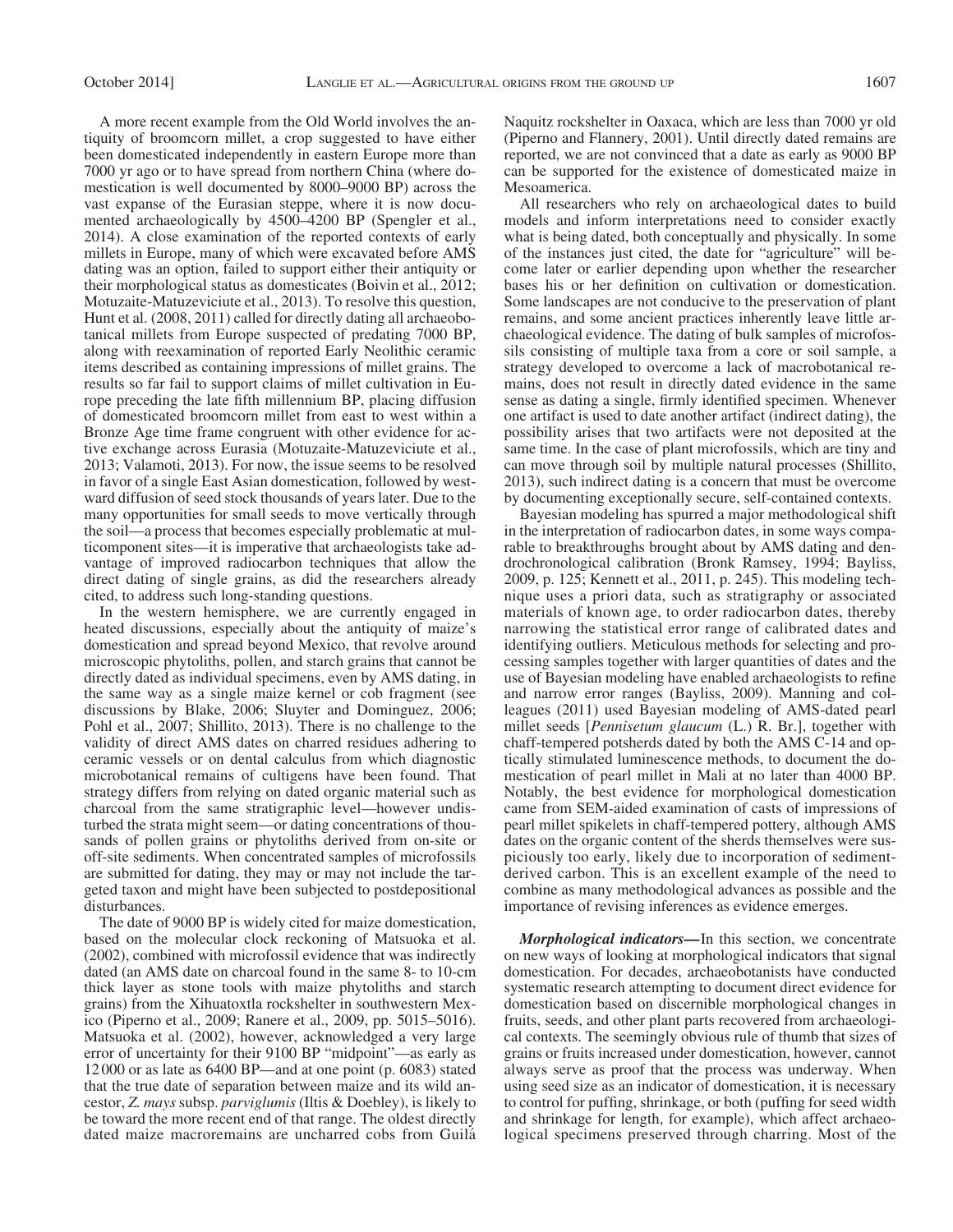assemblages used to track plant domestication are charred, but variables such as the temperature of the fire, the distance from the source of heat, and the moisture, fat, and starch content of the seeds or other plant parts when they were burned are usually impossible to reconstruct. Experimental studies have been instrumental in alerting archaeobotanists to the variables and pitfalls involved (Wright, 2010; Smith, 2014). Claims of domestication based on morphology should optimally rest on multiple variables, such as shape, size, fruit or seed coat thickness, surface texture, and dehiscence mechanism, depending on the organism in question. Experimental carbonization should always be included in any such studies.

 For example, in grasses, researchers now look closely at attachment scars on rachis internodes of wheat chaff and similar features on spikelets of rice and other crops for firmer evidence that high enough proportions of nonshattering grains were represented to infer that nonwild populations were represented. As already discussed, Riehl et al. (2013) recently reported evidence for more than 2000 yr (ca. 12 000–10 000 BP) of harvesting of phenotypically wild-type emmer wheat at Chogha Golan in the Zagros foothills of Iran, followed by an increase in abundance of domesticated-type emmer spikelets after 9800 BP. Proportions of arable weed taxa increase at the same time, providing additional support for heightened farming activities at this time.

 Advances in microscopy have greatly facilitated the ability to discern phenotypic changes resulting from selection, at times involving a change in seed coat surface texture, a measurable reduction of seed or fruit coat thickness, or a change in some other anatomical feature of archaeological specimens. In the case of the Eastern Agricultural Complex in North America, archaeologists relied on SEM to identify a cultigen chenopod ( *Chenopodium berlandieri* subsp. *jonesianum* ) whose domesticated forms have gone extinct (Smith, 1984; Fritz and Smith, 1988). The technique was subsequently applied by archaeobotanists working in the Andes to study domestication of quinoa ( *C. quinoa* Willd).

 Preoccupation with looking for an increase in seed size as a necessary indicator of domestication interfered with initial research into the Eastern Agricultural Complex because one of the most important crops, the native *C. berlandieri* subsp. *jonesianum* , experienced a different type of transformation. Rather than selection for increased diameter of this small-seeded pseudocereal, fruits underwent dramatic reduction in testa thickness ( Fritz and Smith, 1988 ). The much thinner seed coats were sometimes still black, like wild chenopods, but the texture was smooth rather than alveolate as found on all but a very small percentage of their wild and weedy counterparts. In rarely preserved uncharred assemblages from dry rockshelters, cultigen specimens have outer seed coat layers (the outer epiderm) so reduced as to be translucent, or this outer layer seems to be absent altogether. The pale specimens were assumed to be incomplete due to damage resulting from age and possibly excavation trauma, rather than being domesticated, until Wilson (1981) demonstrated that they were still surrounded by their papery pericarps, the fruits had undergone no physical alteration, and were structurally identical to modern, pale-seeded Mexican *Chenopodium berlandieri* subsp. *nuttalliae* (Saff.) Wilson and Heiser. Both thin-and-black archaeological specimens and pale-and-uncharred ones are truncate-margined (rectangular) rather than lenticular in cross section and display larger, oval embryos that enclose a somewhat expanded perisperm area. The antiquity of morphologically domesticated chenopods in

eastern North America, verified by direct AMS dating of archaeological specimens, now extends back to 3800 BP ( Smith and Yarnell, 2009 ). *Chenopodium berlandieri* subsp. *nuttalliae* in Mexico, by contrast, has no demonstrated pre-Columbian record.

 In the Andes near Lake Titicaca, evidence indicates that *C. quinoa* was independently domesticated. Fruits from Bolivian sites with notable morphological changes corresponding to those just discussed for North American have been directly dated to approximately 3500 BP (Bruno, 2006). Three qualitative and three quantitative indices have been used to distinguish the presence of domesticated varieties and their weedy counterparts. Qualitative indicators include margin configuration, seed coat texture, and beak prominence, and quantitative measurements include seed coat thickness, seed diameter, and ratio of seed coat thickness to diameter (Bruno and Whitehead, 2003; Bruno, 2006; Langlie et al., 2011). While advances in microscopy and the study of chenopods expand our knowledge about the domestication of chenopods in the New World, advances in the study of plant DNA has engaged molecular geneticists. For example, Kistler and Shapiro (2011) confirmed, using DNA sequencing of archaeological specimens, that chenopods in eastern North America were indeed independently domesticated in the region and not introduced from Mexico.

 In Mexico, domesticated chenopods are grown today for greens (quelites), grain (called chia but not to be confused with Salvia hispanica L.), and broccoli-like inflorescences called huauhtzontli, which are harvested in the budding stage, coated with batter, and fried in oil (Gordon, 2006). Seeds of these cultivated varieties exhibit morphological characters that correspond to the dark-seeded and pale-seeded morphotypes, now extinct, from eastern North America, and have been suspected of being the source populations for them. However, as McClung de Tapia and Rios-Fuentes (2006) noted, there is no pre-Colonial evidence for *Chenopodium* domestication in Mexico. This case highlights the utility of integrating multiple lines of evidence in the study of domestication. For *Chenopodium* research, the evidence has included seed morphology, ancient DNA, and historical research, which have all tended to reinforce one another.

*Microfossil evidence*—Plant microfossils (starch granules, pollen, and phytoliths) are also widely used to study plant domestication both alongside and in lieu of macrobotanical remains (e.g., Pearsall, 2000; Logan, 2006; Piperno, 2006). As with seeds and fruits, morphological analyses are strongest when they include several different indicators. The study of microfossils requires specialized comparative collections for the region in question, and each assemblage presents challenges and opportunities for identification. In many cases, microbotanical and macrobotanical data provide complementary data sets and can answer different questions. Phytoliths, for example, provide evidence of plant parts such as stems, leaves, and glumes, which are rarely preserved in the macrobotanical record. Starch granules are often used to document the presence of tuber crops that are poorly represented by seeds or fruits. Pollen can be used to reconstruct the local environment and is especially useful for signaling changes in climate or landscape management. Researchers studying each of these classes of microbotanical remains have provided valuable insight into past subsistence and landscape management, in many cases building on macrobotanical and genetic results as a complementary data set. Plant microfossils, however, are subject to different forces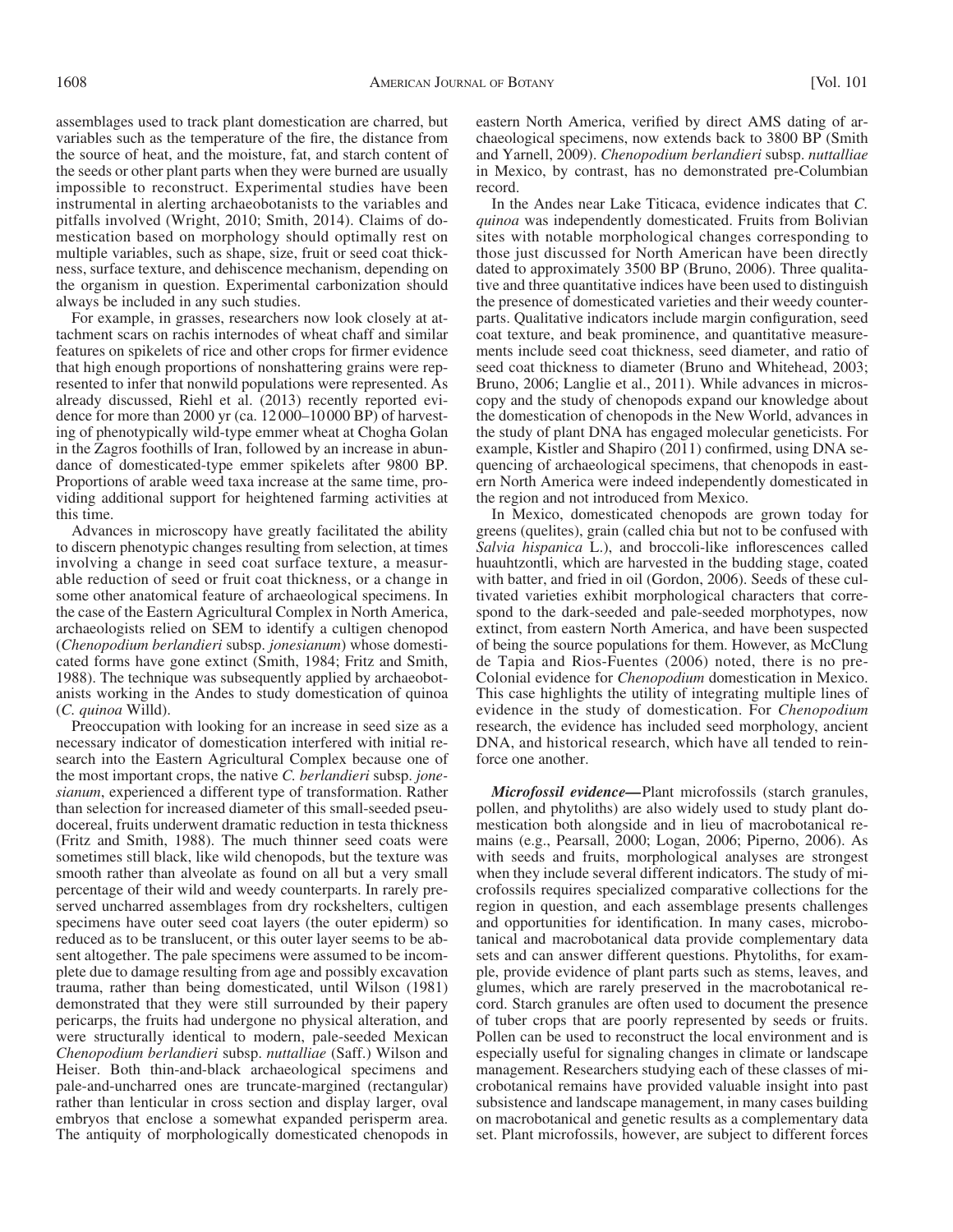of deposition and postdepositional alteration than macrobotanical remains and thus sometimes provide conflicting evidence ( Shillito, 2013).

 Charred plant remains have limitations for directly addressing ancient cuisine because they are carbonized and often represent waste rather than food. Likewise, macrobotanical remains preserved in other ways, such as in dry rockshelters, are normally more informative about storage practices than cooking. Paleofeces have also provided some insights into ancient diets. For example, the desiccated human feces recovered from Salts and Mammoth Caves in Kentucky contained entire seeds of various members of the Eastern Agricultural Complex, providing direct evidence that they made up an important part of Early Woodland diets. In addition, overlaps between pollen and seeds in these paleofeces have been used to explore which foods were preserved throughout the year, and what types of plants were normally consumed together (Gremillion and Sobolik, 1996). Such examples of macro- and microbotanical remains being recovered from demonstrably gastronomical contexts, though, are rare.

 Microfossils, on the other hand, can be recovered from human dental calculus, cooking residues on ceramic vessels, and on the surfaces of grinding stone tools. For species with diagnostic domesticated microfossils, such as maize, remains from these contexts can simultaneously inform us as to the spread of domesticates and their culinary context. For example, the earliest currently known maize remains east of the Great Plains come from maize phytoliths in food residues on a ceramic vessel from New York State (Hart et al., 2007). This residue is hundreds of years earlier than the earliest macroremains, kernel and cob fragments recovered from the Mississippi Valley (Riley et al., 1994). It is thought that maize entered eastern North America from the Southwest via the Great Plains, so the earliest remains should ultimately come from the Plains or Midwest. The fact that no earlier kernels or cobs have been found in this extremely well-investigated region raises the possibility that maize first entered eastern North America in the form of traded food, centuries before easterners began raising it as a crop. Furthermore, the identification of maize on cooking pots establishes a link between improving ceramic technology in the Northeast and changing plant use as agriculture was adopted in this region, a connection that has been hypothesized for other regions in eastern North America and elsewhere (Braun, 1987).

*Taphonomy***—** All archaeologists, including paleoethnobotanists, face the continuing challenge of understanding taphonomic processes to determine how macro- or microbotanical remains became deposited in the soil, how they were preserved, whether their presence is the direct result of human action, and how mechanical disturbances or bioturbation have affected them after deposition. Broadly speaking, the science of taphonomy is the study of decay processes following the death of an organism until it is fossilized or exhumed. As Théry-Parisot et al. (2010) noted, archaeologists expand this definition to include both natural and cultural processes that led to the preservation of an artifact. Multiple lines of evidence should be considered when researchers examine the taphonomic processes of preserved macrobotanical remains.

 Paleoethnobotanists most often study plant remains preserved as a result of charring (partial carbonization), a process that frequently leaves distinguishable morphological traits important for analytical purposes. We also study plant remains that are desiccated, waterlogged, or preserved by other exceptional

means. While rarer than carbonized remains, plants preserved by other means often provide researchers unique opportunities to understand past human–plant interactions. For example, at the Cerén site in El Salvador, an ancient Mayan village was preserved intact under a blanket of volcanic ash and magma. Due to these exceptional taphonomic conditions, paleoethnobotanists were able to identify the species of grass used in thatched roofs (Lentz et al., 1996), and entire manioc field systems were uncovered (Sheets et al., 2011).

 When plant remains are recovered from an archaeological context, researchers must determine whether they were deposited and/or charred as a result of seed rain, food waste, activities such as burning dung as fuel, thatching material, bedding, floor sweepings, byproducts from processing, spills during food preparation, etc. In some cases, these processes are nearly indistinguishable in the archaeobotanical record; for example, wild herbaceous seeds in an assemblage from an agricultural village could be interpreted as agrestal weeds, whereas the same species at a preagricultural, forager encampment could represent broad-scale collecting. At a pastoralist site, similar wild or weedy seed types could be considered the remains of dung burning as fuel, an interpretation that considerably alters the reconstruction of human diet.

 In places where both animals and plants were domesticated such as Asia, northern Africa, and the Andes of South America, one particular taphonomic consideration sheds lights on human– animal relationships, and human–environmental interactions. Miller (1996) and colleagues (Miller and Smart, 1984) asserted that many herbaceous seeds in macrobotanical assemblages from Southwest Asia are the result of humans burning dung that was laden with seeds that passed through the digestive systems of their herd animals. People around the world today and in the past have used dung as fuel, especially in environments where wood resources are sparse. Since Miller and Smart (1984) published their article on archaeological dung burning, a shift has taken place in paleoethnobotany, and researchers are looking at processes that could be specific to a site, time period within a site, or a single seed category within the assemblage. For example, using dung remains, Shahack-Gross and Finkelstein (2008) and Shahack Gross (2011) reconstructed the subsistence economy at Iron Age Atar Haroa, Israel, concluding that the inhabitants of this site were committed to fullseason pastoralism and did not partake in seasonal dry-farming. Spengler et al. (2013) compared wild seeds from experimentally burned modern dung to archaeobotanical remains from Bronze Age sites in Central Asia to reconstruct human use patterns on the landscape, including herding practices. In the Andes of South America, the ways in which taphonomic processes of dung burning affect paleoethnobotanical assemblages has become a standard part of interpretation for researchers working in the region (Hastorf and Wright, 1998; Bruno, 2008; Langlie, 2011). Importantly, the identification of wild herbaceous seeds, even if they are in a pastoralist context, cannot be unequivocally designated as remains of dung, nor can such seeds recovered from hearth features automatically be assumed to be human food remains (Hastorf and Wright, 1998, p. 222).

 Our interpretations are strengthened by research designs that include multiproxy data. Shahack-Gross and Finkelstein (2008) examined archaeological remains of dung by using mineralogical analyses of monohydrocalcite, gypsum, and high phosphate compounds, the presence of calcareous spherulites (calcium carbonates that form in the guts of animals and are excreted in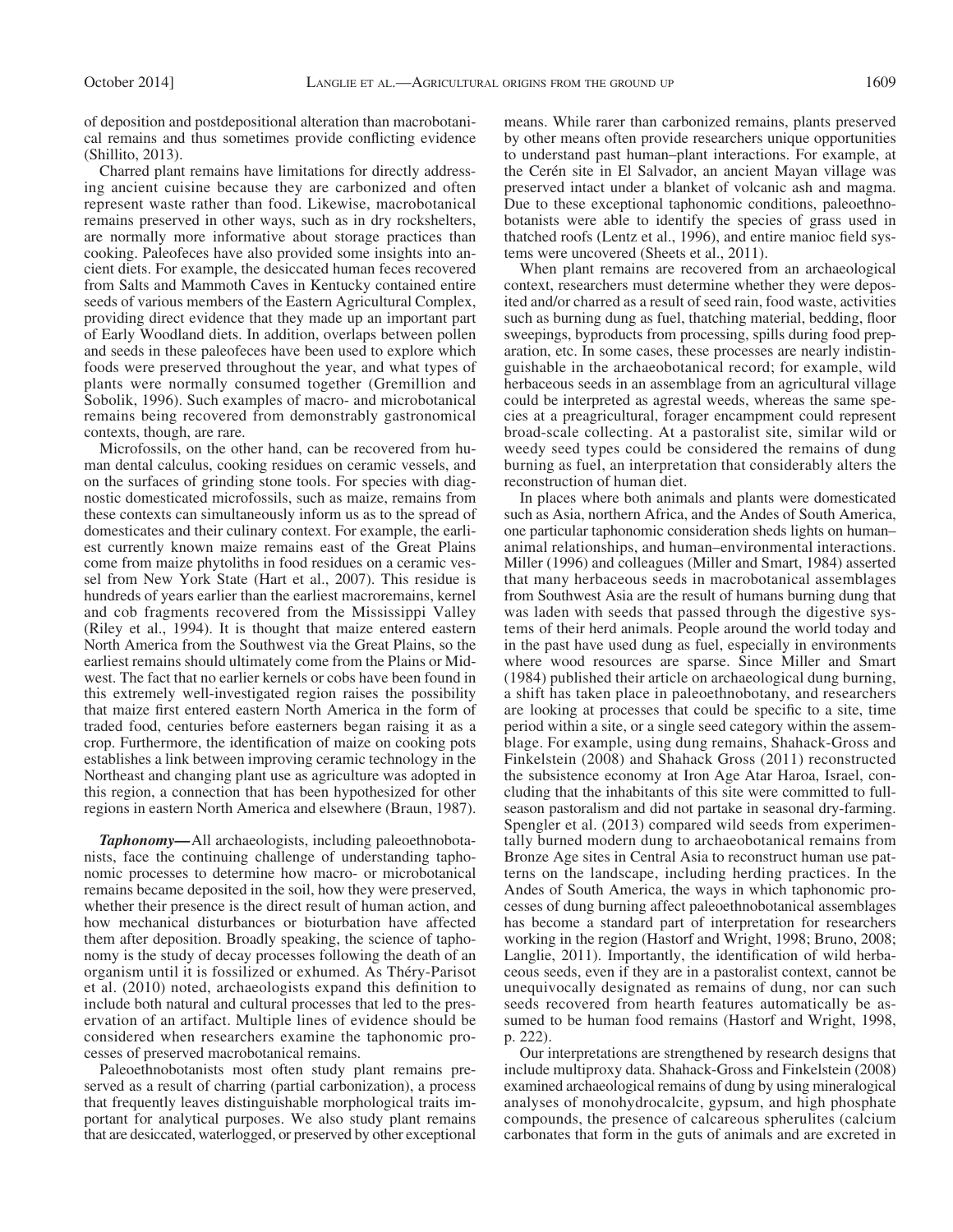their feces), and by means of phytolith counts (greater than two million phytoliths per gram of sediment). Multiple lines of evidence were also put to use by Lancelotti and Madella (2012), who analyzed phytoliths, chemical signatures, and spherulites to suggest direct evidence of dung burning at sites in northern India. When multiple lines of evidence are incorporated, taphonomic processes can be identified. Archaeobotanists can then use these data to more confidently draw conclusions about ancient diets of people and their animals.

*Interdisciplinary research efforts—Archaeology is a foren*sic science. Like all forensic data, archaeological remains are unique, finite, and dependent on context for much of their interpretive value. Archaeological data sets are also not distributed randomly. They are dependent on certain processes of deposition and preservation, making sites or classes of artifacts in some environments extremely rare or difficult to find. Not all human activities will create lasting sites or recognizable artifacts. These disciplinary parameters have encouraged archaeologists to work in multidisciplinary teams to maximize recovery of useful information from excavations. Although plant scientists may primarily be interested in combing archaeological publications for specific paleoethnobotanical data, they should be aware that this information is almost always part of a larger analysis. Other forms of archaeological evidence, including animal and human bones, tools, soils, and settlement structure, as well as variation in all of these factors through time, can inform an evolutionary perspective on domestication.

 Zooarchaeology, the analysis of animal bones from archaeological sites, is a subdiscipline that often informs discussions of plant domestication. For one thing, many zooarchaeologists also study domestication and are at the forefront of defining domestication in anthropological terms ( Marshall and Hildebrand, 2002; Zeder, 2006; Marshall and Weissbrod, 2011). But zooarchaeological analyses in and of themselves can also enhance our understanding of the specific processes leading to plant domestication. In the Levant, for example, Munro (2004) and Davis (2005) have used the relative abundance and age-atdeath of certain prey animals to show that as humans were beginning to cultivate cereals, they were also increasingly exploiting smaller game and younger gazelle. Using optimal foraging theory to predict human hunting strategies, these authors have argued that the prey choices indicate resource pressure. Throughout this period of predomestication cultivation, "constant resource pressure … undoubtedly encouraged preadaptation to cereal 'management'" (Munro, 2004, p. 21).

 A decade ago, archaeologists believed that the domestication of animals followed the domestication of cereals by 1000 yr or more, but it now seems that both processes were underway simultaneously and were intimately connected (Zeder, 2011). For example, Makarewicz and Tuross (2012) have used ratios of stable isotopes within 10 000-yr-old goat and gazelle bones to show that provisioning of goats with fodder was one of the earliest methods of husbandry practiced in the Near East. Whether early herders were managing plants to harvest as fodder or controlling the grazing patterns of wild animals, they would have changed the plant communities and selective pressures brought to bear on plants within their range.

 The linkage between plant and animal domestication is becoming a global trend. Early (ca. 9000 BP), morphologically domesticated cereals from Cyprus are associated with the introduction of nonnative animals to the island, including goat, sheep, cattle, pigs, fallow deer, and foxes (Willcox, 2005, p. 535; Vigne et al., 2011 ). This evidence demonstrates that grains and animals were integrated parts of very early agroecologies. Recently, stable isotope research has indicated that millet was an important part of the Neolithic diet of the early domesticated pigs in northern China, further supporting the proposition that the domestications of cereals and animals were mutually reinforcing (Chen et al., 2014). Similarly, researchers have long speculated that the domestication of camelids and high-elevation pseudocereal and tuber crops in the Andes may have been linked processes, and the details of this relationship are beginning to be understood (Kuznar, 1993; Pearsall, 2008; Langlie,  $2011$ .

 Human bones likewise tell the tale of how human health, diet, physical exertion, intergroup violence, and mobility changed with the domestication of plants. Methodologies used to track these changes are diverse, and even a brief summary is beyond the scope of this paper (see Pinhasi and Stock, 2011). One outcome of plant and animal domestication was the Agricultural Demographic Transition, an increase in fertility (and human population size) thought to be associated with a more consistent food supply and decreasing mobility (Bocquet-Appel, 2011). In some regions, the domestication of plants has also coincided with an increase in chronic stress caused by crowd diseases, repetitive manual labor, and homogenous diets, with outcomes such as smaller stature, greater incidence of arthritis, and poor oral health (Stock et al., 2011).

 However, it is now recognized that these patterns of declining health with the advent of agriculture are not universal. They may occur during the process of domestication, or thousands of years after farming economies have been established ( Papathanasiou, 2011 ), or may in fact be reversed. For example, Auerbach (2011) has shown that in eastern North America, stature and body mass both *increased* from the period of Archaic hunter-gatherers to that of Mississippian farmers. Although generally agricultural beginnings have been associated with increased upper body strength and stress in females who are usually responsible for processing crops, in eastern North America differences in stress on female farmers were dependent on the subtle evolution of the agricultural system: female upper body strength is greater in Middle Woodland forager-farmers than in their Mississippian agricultural descendants ( Bridges et al., 2000). Such results indicate that human health outcomes are probably just as dependent on harvesting, processing, and food distribution norms within a society as they are on the relative reliance on domesticates.

 We have highlighted human and animal bones as potential sources of information about plant domestication, but the same could be argued for other classes of archaeological data, such as household structure and storage features, agricultural and culinary tools, and soil morphology. If our goal is to understand how and why domestication occurred as an historical and evolutionary process, it is often necessary to go beyond archaeobotanical remains.

# ANTHROPOLOGICAL PERSPECTIVES ON THE CAUSES OF PLANT DOMESTICATION

 Archaeologists still struggle to explain *why* transitions from foraging to food production happened when and where they did. Are there commonalities between domestication episodes worldwide? If so, can we borrow terms from biological evolution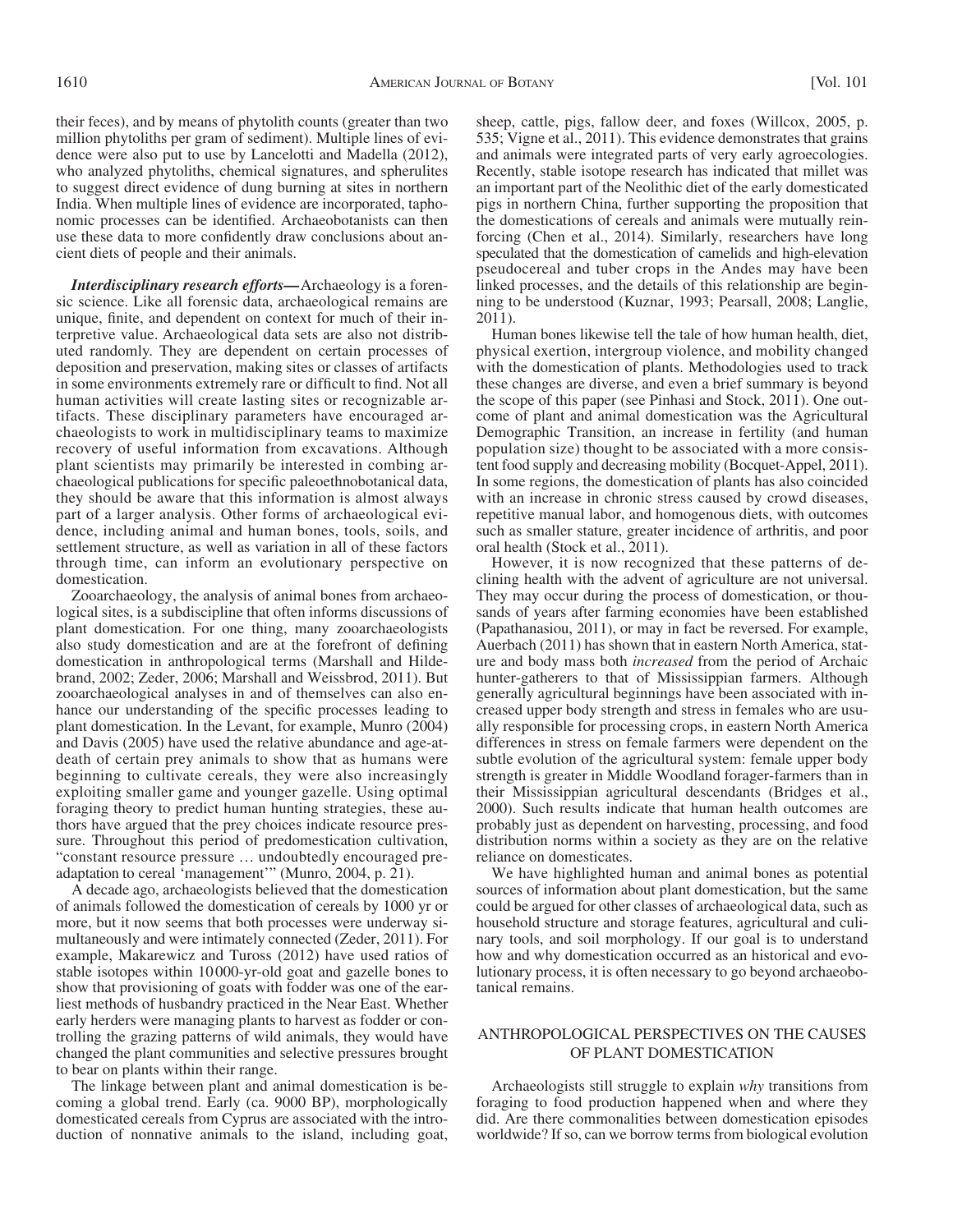and refer to these as instances of cultural parallelism or convergence (Fuller et al., 2014)? While all researchers agree that local, multicausal trajectories are coming into focus, they disagree about the desirability of attempting to simplify these narratives in the interest of comparative study (Zeder and Smith, 2009; Gremillion et al., 2014). For Zeder and Smith (2009, p. 687), the transition to agriculture, encompassing domestication, is best understood as a story with many characters and subplots, all of which are important to explaining the outcome: "Isolating and selectively emphasizing any of these very general, macrolevel overarching factors … does not explain very much about how the process unfolded on the ground…." This approach is explicitly data driven and inductive. Critics of this trend (Gremillion et al., 2014, p. 6172) worried that explanations based on narrative details are inflexible and overly reliant on the current available evidence. They insisted that hypothesisdriven research is best carried out by simplifying what we know to be a complex situation in the interest of model building. They argued that models can be used to isolate potentially important factors and study their effects. These authors raised concerns about what they see as a retreat from theory, particularly *evolutionary* theory, among anthropologists studying the origins of agriculture (Gremillion et al., 2014, p. 6173).

 It may seem strange that a debate about research design (the relative merits of inductive vs. deductive reasoning) should spin off into a defense of evolutionary theory in archaeology. The association of these topics has roots too deep in the history of anthropological thought to recount here. But it is true, although perhaps surprising to those outside the discipline, that some archaeologists consider evolutionary explanations and frameworks to be ahistorical and mechanistic (as characterized by Gremillion et al., 2014 , p. 6173), partly due to the pervasive conflation of biological and cultural evolution within the discipline. For example, in a now classic paper on the state of archaeological theory, Hegmon (2003, p. 225) writes that archaeologists have shifted away from evolutionary explanations because they recognize that "many cultural changes are neither unilinear nor unidirectional," concepts associated not with biological evolutionary theory, but with a particular strain of antiquated cultural evolutionary theory. She (Hegmon, 2003, p. 226) goes on to point out exceptions to this trend in the work of Rindos (1984) and Smith (1992) discussing biological coevolution—human behavior acting as a selective pressure on plants that led to domestication—not cultural evolution. In a more recent case, Fuller et al. (2014, p. 6151) discussed how various domesticated plants may exhibit parallelism or convergence, then discussed how farming cultures may show the same, without making any explicit theoretical distinction between the two cases. For some archaeologists, the very idea that cultures may evolve conjures up the unilinear social Darwinian hierarchy obliquely referenced by Hegmon (2003, p. 225), with its savages and barbarians. But for most, objections are more specific and not directed at the use of evolutionary theory broadly conceived, but rather at the particulars of how it is employed.

 The ways that concepts from biological evolution are applied to processes of cultural change vary between approaches and are much contested (Boone and Smith, 1998). For example, the debate in the previous paragraph (Smith, 2009; Zeder, 2012; Gremillion et al., 2014) actually revolves around a particular adaptationist framework referred to as human behavioral ecology. This theoretical perspective was adapted from evolutionary ecology by anthropologists seeking a way to quantitatively

test the hypotheses generated by the cultural ecology of the 1960s ( Zeder, 2012 ). Human behavioral ecology also draws on microeconomic theory and posits that human agency on a societal scale can be understood as different individual strategies to maximize energy intake and minimize energy expenditure within certain environmental parameters ( Kennett and Winterhalder, 2006; Gremillion and Piperno, 2009). Objections to this theoretical framework are not necessarily objections to either evolutionary theory or model building in general. Instead, dissenters express disagreement with assumptions of some human behavioral ecology models, especially that "as foragers encounter resources, a stringent assessment of their net energy value is the solitary criteria for ranking and selection" ( Smith, 2009, p. 533; see also Zeder, 2012, p. 256).

 Both camps within this debate are in fact working within anthropological evolutionary frameworks. Despite their methodological differences, researchers within all of such frameworks have been drifting in the same direction since the 1970s, by challenging environmental determinism and prime mover explanations for the transition to agriculture. Whether testing models of environmental and economic imperatives, or reacting against this approach, archaeologists have uncovered the ways that humans modify their environments or change their tools and strategies when they face ecological constraints and opportunities (Crumley, 1994; Gremillion and Sobolik, 1996; Terrell et al., 2003; Balée, 2006; Smith, 2007; Crawford, 2011; Zeder, 2012, among many others).

Drawing on the seminal works of Harlan et al. (1973), de Wet and Harlan (1975), and Rindos (1984), in recent decades many anthropologists have elucidated the reciprocal nature of the culture–environmental relationship and the process of domestication as coevolution (Laland and O'Brien, 2010). Domestication is one example of how human environmental engineering, or niche construction, can lead to permanent changes in the productive capacity of the landscape, thus allowing cultural developments that would otherwise have been impossible (Smith, 2007). The increasing resolution of the archaeological record in some centers of domestication has allowed archaeologists to examine factors such as land clearance, fertilization, harvesting methods, and crop processing and storage practices that effected selective pressures on plants and humans and modified energy flows within human-inhabited ecosystems (Fritz, 2000; Gremillion, 2004; Fuller et al., 2010b; Wollstonecroft, 2011).

 Yet debates continue over how much control ancient people had over their environments, the importance of factors such as climate change and population pressure, and how exactly to model or conceptualize the wild card: human agency. Anthropological archaeologists face the challenge of framing theoretical discussions of domestication broadly enough to be integrated with biological evolution, yet without discounting the intelligence of people living thousands of years ago who were responsible and deserve credit for solving problems such as feeding all members of their kin groups and engaging in complicated social negotiations on local and regional scales. Active human participants were not intentionally trying to transition from foraging to farming, nor did they respond mechanically to environmental conditions. As discussed elsewhere in this essay, archaeobotanical evidence has lengthened the duration of the agricultural "revolution" to more than a millennium in key parts of the world. The current archaeological evidence for a long process of domestication may be used to support a variety of scenarios: (1) many of the earliest domestications were instances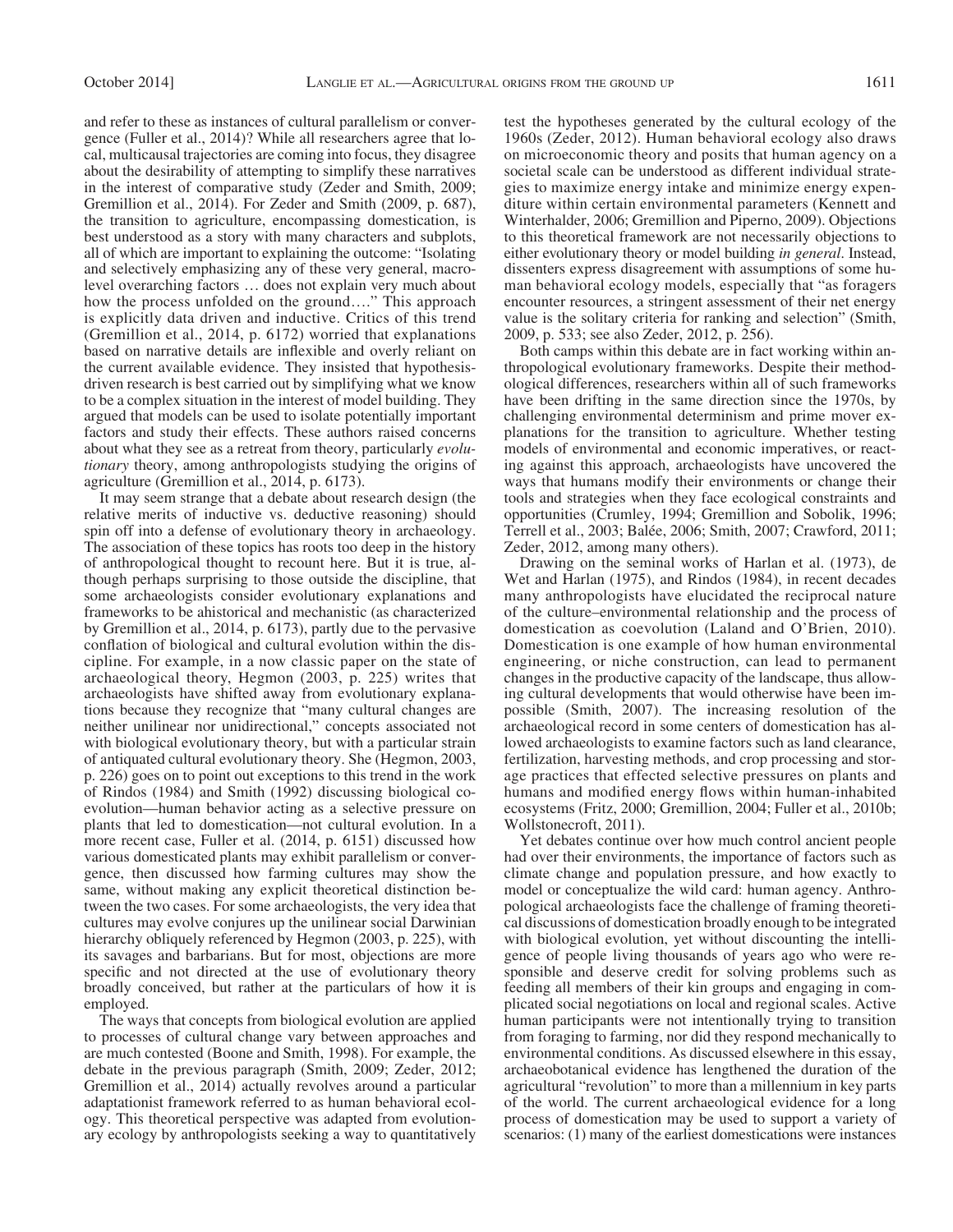of coevolution with relatively little intentional selection; (2) early farmers were targeting and trying to improve certain plants, but were unable or unwilling to exert strong selective pressure because they were also invested in many other tasks and were not constrained by lack of wild resources; or (3) social networks were not adequate to distribute or exchange knowledge and domesticated plants, which thus tended to remain local innovations for a long time. Some combination of these factors may best explain why it took so long for domesticated varieties of plants to become ubiquitous within different centers of domestication.

 Since the transition to food production did eventually occur in the vast majority of human societies, anthropologists argue about whether early farmers (or herders) were "pushed" or "pulled" into agricultural economies. This question is less about the evolutionary process of domestication than it is about how cultures and (especially) economies change, the core concern of our discipline. Those who argue that humans were "pushed" into agriculture believe that increasing populations and/or decreasing resource availability forced people to intensify food production or expand diet breadth (Flannery, 1969; Cohen, 1977, 2009). Intensification and/or shifting resource use then led to domestication. Others argue that early farmers were "pulled" into agricultural economies. In these scenarios, there was no internal need for a greater or more reliable source of food. Instead, stable populations of hunters and gatherers domesticated wild plants in settings where predictable and diverse resources presented an opportunity to invest more in managing the local landscape (Zeder, 2012, p. 258). Risk avoidance models may posit either scarce or abundant resources, but see seasonal or yearly predictability as the goal of early cultivating and herding practices (Marshall and Hildebrand, 2002; Fuller et al., 2014, p. 6151).

 In one charismatic risk avoidance scenario, prestige-seeking individuals created a demand for surplus, particularly grains or fruits for fermented beverages and novel foods for feasting (Hayden, 2009). This perspective has been described as paleopolitical ecology because it focuses on surplus as a means to both reduce risk and promote the self-interest of the individuals who control it (Hayden, 2009). In this and related theories, social or economic dynamics are the prime mover, and both population pressure and the evolutionary process of domestication are merely outcomes. It is not necessary for one of these scenarios to explain all transitions to agriculture. Indeed, all of these situations may have occurred in the same region but at different points during the long transition from foraging to farming; hence, both constructing local historical narratives and modeling the impact of particular factors are valid approaches to explaining why the transitions occurred.

 Elucidating changes in social structure that preceded, accompanied, or followed the domestication of plants is usually the ultimate goal of anthropological studies. Following domestication, increases in productivity encouraged sedentism and necessitated the creation of institutions to deal with land tenure and distribute (or hoard) surplus. Many realms of social change are thought to be in some way related to the beginnings of food production, including relations between farmers and hunters and gatherers as agricultural economies expanded, changes in ideology and iconography, architecture and settlement structure, paleopathology and morbidity, the distribution of wealth, and the gendered division of labor. Thus anthropological writing on domestication is situated within and must respond to the even more vast literature on the origins of social hierarchies, chiefdoms, and the state.

#### THE FRAMEWORK OF FOOD

 Anthropological studies of agricultural origins tend to be subsistence-oriented in the general sense that they track changes through time in hunting, harvesting, and herding practices and associated cultural behaviors that become increasingly dependent upon production of domesticated food plants and animals. It may seem odd that, with exceptions including stable isotope studies that measure proportions of  $C_4$  pathway crops consumed, there has been relatively little discussion of actual diet in terms of how crops were prepared, what sorts of dishes or drinks were served, how particular cuisines evolved through time, or how foodways varied regionally. Robert Braidwood (1953) , inspired by a query from Jonathan Sauer, started a conversation about the possibility that widespread fermentation of grains to produce beer in the ancient Near East preceded the use of cereals as staple, nonalcoholic foods. Although this beerbefore-bread (or more realistically, beer-before-gruel) scenario is an appealing way to approach plant domestication in introductory lecture courses, it is not taken seriously, at least not in print, by many archaeologists due to lack of evidence. Better detection methods might provide the evidence, however. Katz and Voigt (1986), for example, make a case for the nutritional as well as psychological advantages of low-alcohol fermented grain products, and recommend that Epipaleolithic or very early Neolithic human skeletons be examined for the effects of build-ups of urates (serum uric acids) that could indicate beer consumption. These researchers admitted in 1986 that "direct evidence that beer consumption led to domestication of barley and wheat is lacking" (Katz and Voigt, 1986, p. 33). Even more recently Hayden et al. (2013, p. 142) concluded that "there is still no smoking brew pot" to clinch the case for Epipaleolithic beer brewing in the Near East having fueled the demand for cereals and led to their domestication. However, enough evidence is presented for the existence of adequate fermentation technology and "sufficient degree of social complexity" (Hayden et al., 2013, p. 131) to keep alive for many years to come the appealing hypothesis that beer making played a key role in the domestication process.

 Lyons and D'Andrea (2003) made a case for the cultivation and processing of indigenous tef [ *Eragrostis tef* (Zuccagni) Trotter] in highland Ethiopia prior to the introduction of wheat, barley, or other Southwest Asian crops. Tef was recovered in Ethiopia at sites dating to the 21st century BP, as were Near Eastern domesticates, making it difficult to determine which came first: African grains or Southwest Asian cereals. Preservation factors would work against archaeological recovery and identification of the tiny-seeded tef, which is much more likely than wheat or barley to be burned to ash if exposed to direct heat, yet less likely to become charred (and thereby preserved) due to the methods used to cook it. The antiquity of ceramic griddles equals that of both types of grains: ca. 2500 BP (Lyons and D'Andrea, 2003 ), with griddles still used today to cook the spongy Ethiopian bread called *injera* that is made from tef. Tannur-style ovens used elsewhere for baking loaves of bread are absent in both ancient and recent, traditional Ethiopian culture. Combining insights gained from ethnoarchaeological observations and analogies, Lyons and D'Andrea (2003 , p. 526) argued that "in highland Ethiopia, griddle-baking emerged with indigenous subsistence practices based on domesticated or wild tef, finger millet, and other starchy foods lacking gluten but was capable of adopting Near Eastern domesticates into a well-integrated socio-technical system of cereal production."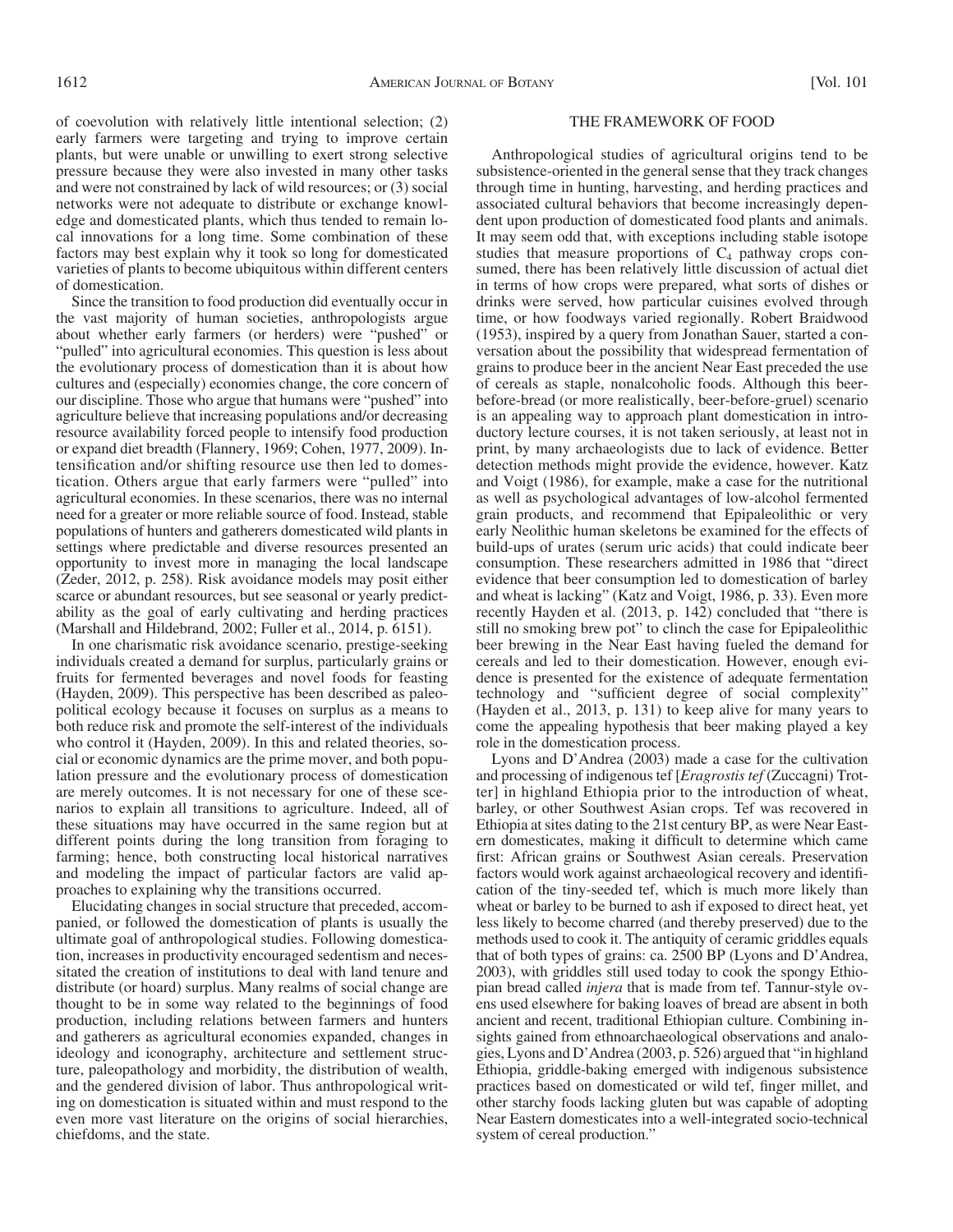Fuller and Rowlands (2011) contributed a broad and insightful, food-oriented perspective on regional preferences in East Asia for grains with sticky or waxy starch properties. They synthesized the archaeological evidence for grain grinding and baking (grindstones and tandir-style ovens) across West Asia, in contrast with the evidence for boiling as a preferred cooking method among societies in East Asia. This research not only examines selection for specific phenotypic traits during early stages of rice and millet domestication in China, but spans millennia of more recent developments including the eastward spread of barley from Southwest Asia and even the post-Columbian adoption of New World crops by Chinese farmers. In all cases, the traditional East Asian taste for sticky or waxy cereals was satisfied by breeding varieties that fit into the local cuisine. For example, when high-gluten forms of wheat were adopted in China approximately 4500 yr ago, wheat was not used to bake bread, but was rather transformed into noodles and dumplings, consistent with long-standing culinary methods of boiling and steaming. The same appropriation process took place with Job's tear grains ( *Coix lacryma-jobi* L.) from South Asia, and sorghum [ *Sorghum bicolor* (L.) Moench], an African domesticate. New World maize and amaranth ( *Amaranthus hypochondriacus* L.) were made suitable for Japanese cuisine after European colonial introduction of these crops by quickly breeding "sticky" varieties. Asian "culinary worlds" (Fuller and Rowlands, 2011) seem to have developed in the deep past, echoing the cultural reality that we are all aware of: food is culturally ingrained. Hence, cuisines provide people with social identities, nationalism, spirituality, and a package of cognitive tools for coping with their environment. Without a doubt, culturally constructed food preferences played a role in the origins and spread of agriculture.

#### **CONCLUSION**

Since the era of Charles Darwin, researchers across scientific fields have turned to evolutionary models to better understand biological systems. Evolutionary processes underpin many of the issues discussed in this paper, including Vavilov's centers of origin, the number of domestication episodes per crop, and the relative pace of the Neolithic Revolution, used by archaeologists to understand the origins of agriculture. Thus, it is imperative that archaeobotanists participate in universal debates on evolutionary theory. Although older models are inevitably rooted in past assumptions and perspectives, researchers have at times dogmatically adhered to the specifics of these legacy models. However, archaeological evidence indicates that every case of transition from hunter-gatherers to agricultural economies was unique. Consequently, archaeologists have moved away from these early models to frame their research, in ways we detailed throughout this article. New models, data from across the biological sciences, and sometimes-discordant researchers have contributed to our understanding of the distinct nature of each case. Identifying the specific nature of when, where, and how domestication occurred will undoubtedly elucidate how agriculture transformed the trajectory of human societies.

 Going forward, we believe that it is paramount for researchers from all scientific backgrounds to continue to challenge models on the origins of agriculture, particularly in light of new data and methodologies. The amassing archaeological data on the origins of agriculture has shed light on the specifics of how this evolutionary process occurred throughout the prehistoric

world. Methodological and technological advances will, without a doubt, continue to be important to identifying the particularities of the origins of agriculture. Determining the timing and pace of domestication both hinge on secure control over archaeological context and chronology, and a nuanced understanding of morphological indicators is critical for evaluating the domesticatory status of archaeobotanical remains.

 A holistic understanding of domestication will involve investigating agricultural technologies and social norms governing the distribution of food. We look forward to the advancement of theories on foodways and the role of cuisine preferences throughout the transition to agriculture. A number of researchers have tried to understand how differential harvesting, processing, and storage technologies shaped agricultural systems and drove domestication (e.g., Gremillion, 2004; Fuller et al., 2010b). In regions where tubers, tree fruits, or other noncereals were the most important domesticates, the study of anthropogenic soils, field systems, and ground stone technology has sometimes formed the backbone of domestication studies (e.g., Denham, 2007). Where extensive modification of soils, hydrography, and plant and animal communities can be demonstrated, researchers speak of domesticated landscapes, rather than specific domesticated plants (Terrell et al., 2003; Erickson, 2008 ).

 Archaeologists continue to take responsibility for excavating, analyzing, and interpreting primary evidence for domestication of plants. We ask and attempt to answer questions relevant to colleagues in our own and other academic fields, as well as to the billions of humans who depend upon crops for sustenance. Many of the issues we have discussed obviously overlap and intersect across multiple planes. Archaeologists have benefited enormously from breakthroughs in the biological and geological sciences, and numerous collaborative research efforts attest to successful academic synergism. We look forward to ongoing, multidisciplinary conversations on one of the most significant transitions in the history of our species.

## LITERATURE CITED

- ABBO, S., S. LEV-YADUN, AND A. GOPHER. 2010. Agricultural origins: Centers and noncenters; a Near Eastern reappraisal. *Critical Reviews in Plant Sciences* 29: 317-328.
- ABBO, S., E. RACHAMIN, Y. ZEHAVI, I. ZEZAK, S. LEV-YADUN, AND A. GOPHER. 2011. Experimental growing of wild pea in Israel and its bearing on Near Eastern plant domestication. Annals of Botany 107: 1399-1404.
- ASOUTI, E., AND D. FULLER. 2012. From foraging to farming in the southern Levant: The development of Epipalaeolithic and Pre-Pottery Neolithic plant management strategies. *Vegetation History and Archaeobotany* 21 : 149 – 162 .
- AUERBACH, B. M. 2011. Reaching great heights: Changes in indigenous stature, body size and body shape with agricultural intensification. *In* R. Pinhasi and J. T. Stock [eds.], Human bioarchaeology of the transition to agriculture, 203–234. Wiley-Blackwell, Oxford, UK.
- AZHAGUVEL, P., AND T. KOMATSUDA. 2007. A phylogenetic analysis based on nucleotide sequence of a marker linked to the brittle rachis locus indicates a diphyletic origin of barley. Annals of Botany 100: 1009 – 1015.
- BADR, A., K. MULLER, R. SCHAFER-PREGL, H. EL RABEY, S. EFFGEN, H. H. IBRAHIM, C. POZZI, ET AL. 2000. On the origin and domestication history of barley ( *Hordeum vulgare* ). *Molecular Biology and Evolution* 17: 499-510.
- BALÉE, W. 2006. The research program of historical ecology. Annual *Review of Anthropology* 35 : 75 – 98 .
- BAYLISS, A. 2009. Rolling out revolution: Using radiocarbon dating in archaeology. *Radiocarbon* 51: 123-147.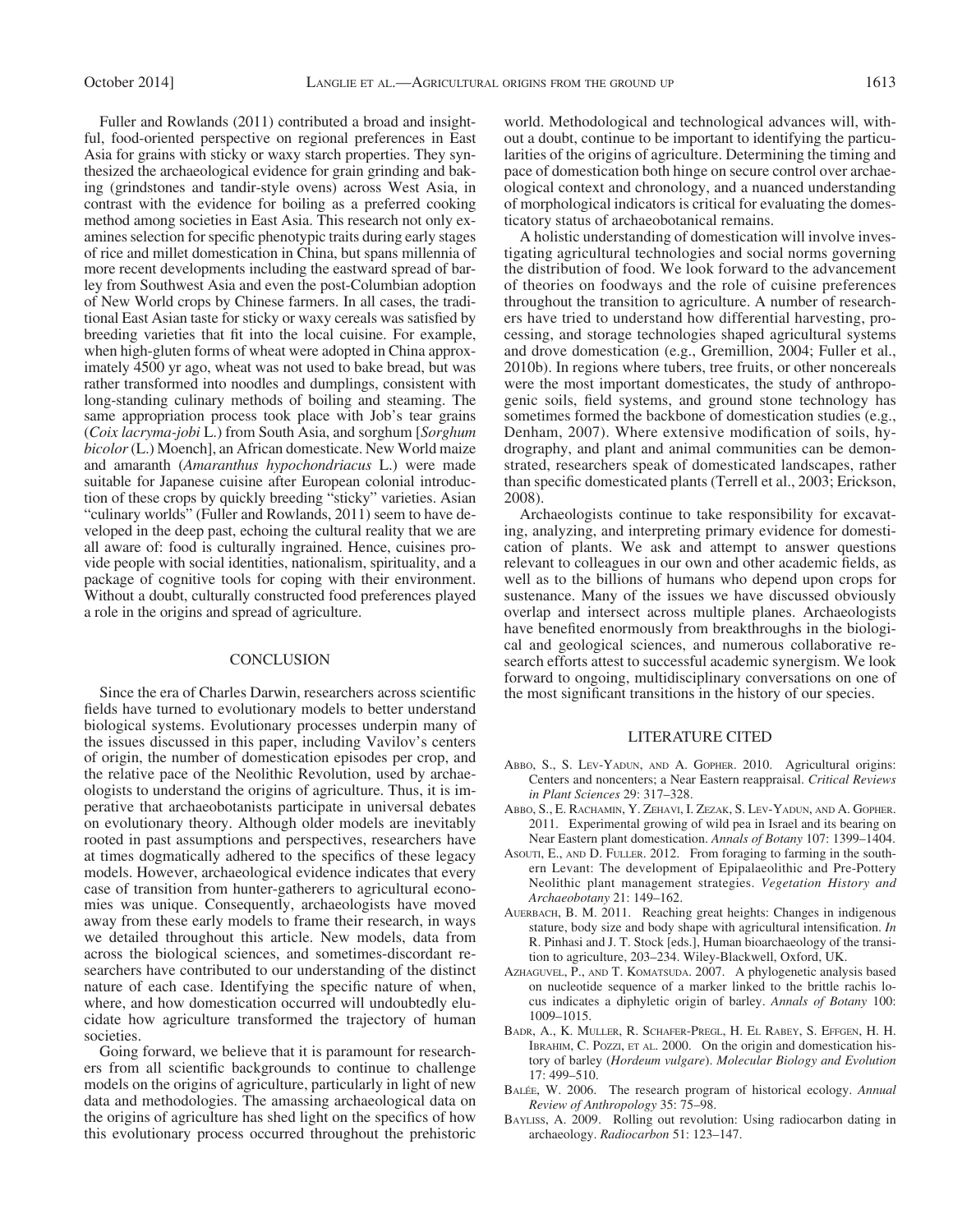- BELLWOOD, P. 2005. First farmers: The origins of agricultural societies. Blackwell, Malden, Massachusetts, USA.
- BLAKE, M. 2006. Dating the initial spread of *Zea mays. In* J. Staller, R. Tykot, and B. Benz [eds.], Histories of maize, 55–72. Left Coast Press, Walnut Creek, California, USA.
- BLATTNER, F., AND A. MENDEZ. 2001. RAPD data do not support a second center of barley domestication. *Genetic Resources and Crop Evolution* 48: 13-19.
- BOCQUET-APPEL, J.-P. 2011. The agricultural demographic transition during and after the agriculture inventions. *Current Anthropology* 52 (supplement 4): S497-S510.
- BOIVIN, N., D. Q. FULLER, AND A. CROWTHER. 2012. Old World globalization and the Columbian exchange: Comparison and contrast. *World Archaeology* 44 : 452 – 469 .
- BOONE, J. L., AND E. A. SMITH. 1998. Is it evolution yet? A critique of evolutionary Archaeology 1. *Current Anthropology* 39 (supplement 1): S141-S174.
- BRAIDWOOD, R. 1953. Symposium: Did man once live by bread alone? American Anthropologist 55: 515-526.
- BRAUN, D. P. 1987. Coevolution of sedentism, pottery technology, and horticulture in the central Midwest, 200 B.C.–A.D. 600. *In* W. Keegan [ed.], Emergent horticultural economies of the Eastern Woodlands, 153–181. Center for Archaeological Investigations, Occasional Paper 7, Southern Illinois University, Carbondale, Illinois, USA.
- BRIDGES, P. S., J. H. BLITZ, AND M. C. SOLANO. 2000. Changes in long bone diaphyseal strength with horticultural intensification in west-central Illinois. *American Journal of Physical Anthropology* 112: 217–238.
- BRONK RAMSEY, C. 1994. Analysis of chronological information and radiocarbon calibration: The program OxCal. *Archaeological Computing Newsletter* 41: 11-16.
- BRUNO, M. C. 2006. A morphological approach to documenting the domestication of *Chenopodium* in the Andes . *In* M. A. Zeder, D. G. Bradley, E. Emshwiller, and B. D. Smith [eds.], Documenting domestication: New genetic and archaeological paradigms, 32–45. University of California Press, Berkeley, California, USA.
- BRUNO, M. C. 2008. Waranq waranqa: Ethnobotanical perspectives on agricultural intensification in the Lake Titicaca Basin (Taraco Peninsula, Bolivia). Ph.D. dissertation, Washington University in St. Louis, Missouri, USA.
- BRUNO, M. C., AND W. T. WHITEHEAD. 2003. *Chenopodium* cultivation and Formative period agriculture at Chiripa, Bolivia. *Latin American Antiquity* 14: 339-355.
- CHEN, X. L., S. M. HU, Y. W. HU, W. L. WANG, Y. Y. MA, P. LÜ, AND C. S. WANG. 2014. Raising practices of Neolithic livestock evidenced by stable isotope analysis in the Wei River valley, North China . *International Journal of Osteoarchaeology* .
- CHILDE, V. G. 1934. New light on the most ancient East: The oriental prelude to European prehistory. Kegan Paul/Trench/Trubner, London, UK.
- CLEMENT, C. R., M. DE CRISTO-ARAUJO, G. COPPENS D'EECKENBRUGGE, A. ALVES PEREIRA, AND D. PICANCO-RODRIGUES. 2010. Origin and domestication of native Amazonian crops. *Diversity* 2: 72–106.
- COHEN, D. J. 2011. The beginnings of agriculture in China: A multiregional view. *Current Anthropology* 52 (supplement 4): S273-S293.
- COHEN, M. N. 1977. The food crisis in prehistory: Overpopulation and the origins of agriculture. Yale University Press, New Haven, Connecticut, USA.
- COHEN, M. N. 2009. Introduction: Rethinking the origins of agriculture. **Current Anthropology 50: 591-595.**
- COLLEDGE, S., AND J. CONOLLY [eds]. 2007. The origins and spread of domestic plants in Southwest Asia and Europe. Left Coast Press, Walnut Creek, California, USA.
- CRAWFORD, G. W. 2011. Advances in understanding early agriculture in Japan. *Current Anthropology* 52 (supplement 4): S331-S345.
- CRUMLEY, C. L. 1994. Historical ecology: A multidimensional ecological orientation . *In* C. L. Crumley [ed.], Historical ecology: Cultural knowledge and changing landscapes, 116. School for Advanced Research Press, Santa Fe, New Mexico, USA.
- DAI, F., E. NEVO, D. WU, J. COMADRAN, M. ZHOU, L. QIU, Z. CHEN. 2012. Tibet is one of the centers of domestication of cultivated barley. Proceedings of the National Academy of Sciences, USA 109: 16969-16973.
- D'ALPOIM GUEDES, J., H. LU, Y. LI, R. SPENGLER, AND X. WU. 2014. Moving agriculture onto the Tibetan plateau: The archaeobotanical evidence. *Journal of Archaeological and Anthropological Science* 6: 255–269.
- DAVIS, S. J. M. 2005. Why domesticate food animals? Some zooarchaeological evidence from the Levant. *Journal of Archaeological Science* 32: 1408-1416.
- DENHAM, T. 2007. Early to mid-Holocene plant exploitation in New Guinea: Towards a contingent interpretation of agriculture. *In* T. Denham, J. Iriarte, and L. Vrydaghs [eds.], Rethinking agriculture: Archaeological and ethnoarchaeological perspectives, 78–108. Left Coast Press, Walnut Creek, California, USA.
- DENHAM, T., J. IRIARTE, AND L. VRYDAGHS [eds.]. 2007. Rethinking agriculture: Archaeological and ethnological perspectives. Left Coast Press, Walnut Creek, California, USA.
- DE WET, J. M. J., AND J. HARLAN. 1975. Weeds and domesticates: Evolution in the man-made habitat. *Economic Botany* 29: 99-107.
- DILLEHAY, T. D., J. ROSSEN, T. C. ANDRES, AND D. E. WILLIAMS. 2007. Preceramic adoption of peanut, squash, and cotton in Northern Peru. *Science* 316: 1890-1893.
- ERICKSON, C. 2008. Amazonia: The historical ecology of a domesticated landscape . *In* H. Silverman and W. Isbell [eds.], Handbook of South American archaeology, 157–183. Springer, New York, New York, USA.
- ERICKSON, D. L., B. D. SMITH, A. C. CLARKE, D. H. SANDWEISS, AND N. TUROSS. 2005. An Asian origin for a 10,000-year-old domesticated plant in the Americas. *Proceedings of the National Academy of Sciences, USA* 102: 18315-18320.
- FLANNERY, K. V. 1969. Origins and ecological effects of early domestication in Iran and the Near East. *In* P. Ucko and G. W. Dimbleby [eds.], The domestication and exploitation of plants and animals,73–100. Duckworth, London, UK.
- FRITZ, G. J. 1990. Multiple pathways to farming in precontact Eastern North America. *Journal of World Prehistory* 4: 387-436.
- FRITZ, G. J. 2000. Native farming systems and ecosystems in the Mississippi River valley. *In* D. L. Lentz [ed.], Imperfect balance: Landscape transformations in the Precolumbian Americas, 224–249. Columbia University Press, New York, New York, USA.
- FRITZ, G. J., AND B. D. SMITH. 1988. Old collections and new technology: Documenting the domestication of *Chenopodium* in eastern North America. *Midcontinental Journal of Archaeology* 13: 3-27.
- FULLER, D. 2007. Contrasting patterns in crop domestication and domestication rates: Recent archaeological insights from the Old World. *Annals of Botany* 100: 903-924.
- FULLER, D. Q., T. DENHAM, M. ARROYO-KALIN, L. LUCAS, C. J. STEVENS, L. QIN, ET AL. 2014. Convergent evolution and parallelism in plant domestication revealed by an expanding archaeological record. *Proceedings*  of the National Academy of Sciences, USA 111: 6147-6152.
- FULLER, D. Q., E. HARVEY, AND L. QIN. 2007. Presumed domestication? Evidence for wild rice cultivation and domestication in the fifth millennium B.C. of the Lower Yangtze region. *Antiquity* 81: 316–331.
- FULLER, D., AND E. HILDEBRAND. 2013. Domesticating plants in Africa. *In* P. Mitchell and P. Land [eds.], The Oxford handbook of African archaeology, 507–525. Oxford University Press, Oxford, UK.
- FULLER, D. Q., L. A. HOSOYA, Y. ZHENG, AND L. QIN. 2010a. A contribution to the prehistory of domesticated bottle gourds in Asia: Rind measurements from Jomon Japan and Neolithic Zhejiang, China. *Economic Botany* 64: 260-268.
- FULLER, D. Q., AND M. ROWLANDS. 2011. Ingestion and food technologies: Maintaining differences over the long-term in West, South and East Asia . *In* T. C. Wilkinson, S. Sherratt, and J. Bennet [eds.], Interweaving worlds, systemic interactions in Eurasia, 7th to 1st millennia BC, 37–60. Oxbow Books, London, UK.
- FULLER, D. Q., G. WILLCOX, AND R. G. ALLABY. 2010b. Domestication as innovation: The entanglement of techniques, technology, and chance in the domestication of cereal crops. *World Archaeology* 42: 13-28.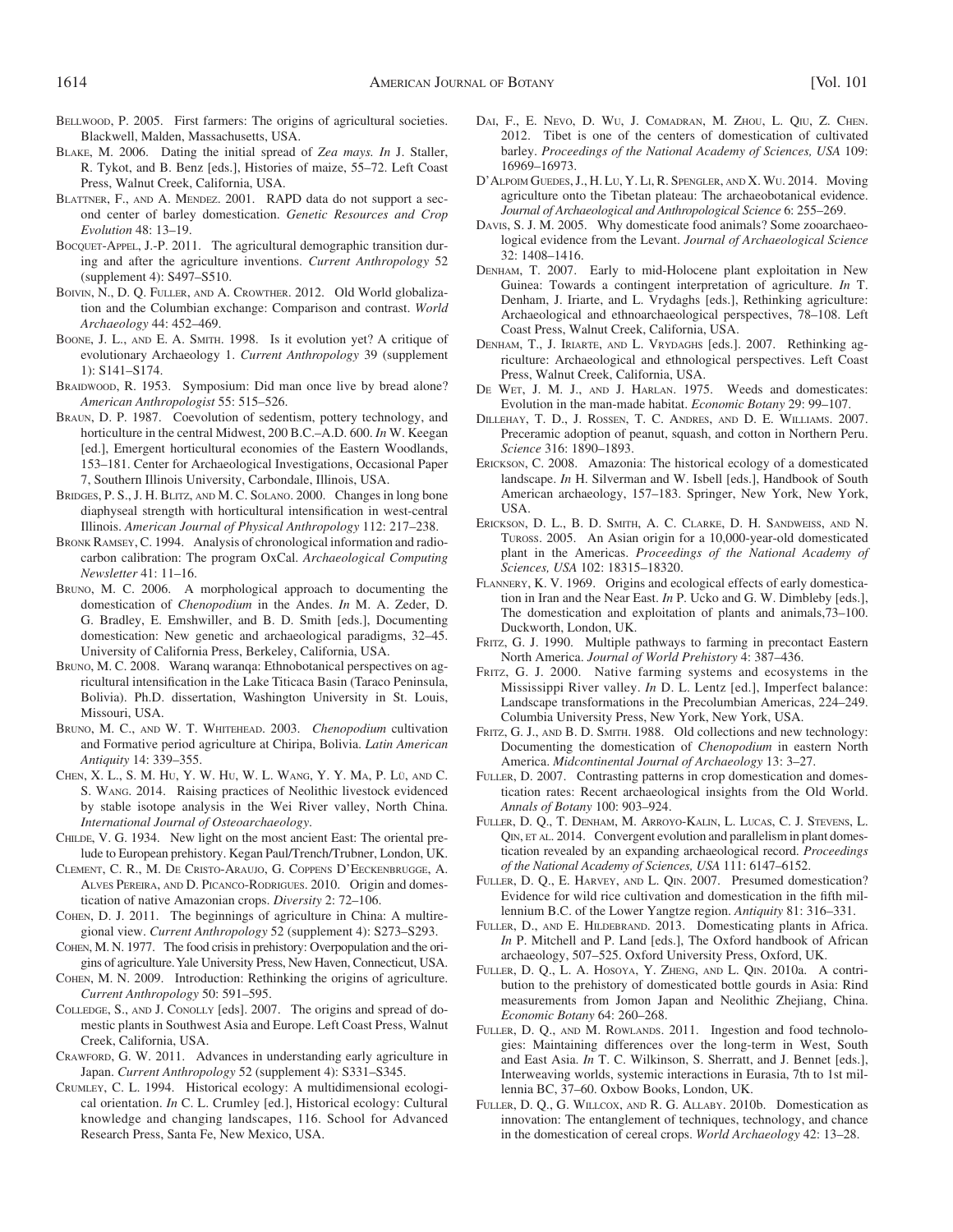- FULLER, D. Q., G. WILLCOX, AND R. G. ALLABY. 2011. Cultivation and domestication had multiple origins: Arguments against the core area hypothesis for the origins of agriculture in the Near East. *World Archaeology* 43 : 628 – 652 .
- FULLER, D. Q., G. WILLCOX, AND R. G. ALLABY. 2012. Early agricultural pathways: Moving outside the "core area" hypothesis in Southwest Asia. *Journal of Experimental Botany* 63: 617-633.
- GEPTS, P., T. R. FAMULA, R. L. BETTINGER, S. B. BRUSH, A. B. DAMANIA, P. E. McGUIRE, AND C.O. QUALSET. 2012. Biodiversity in agriculture: Domestication, evolution, and sustainability. Cambridge University Press, Cambridge, UK.
- GORDON, A. G. 2006. Domesticated *Chenopodium* in North America: Comparing the past and the present. Ph.D. dissertation, Department of Anthropology, Washington University in St. Louis, Missouri, USA.
- GREMILLION, K. J. 2004. Seed processing and the origins of food production in eastern North America. *American Antiquity* 69: 215–233.
- GREMILLION, K. J., L. BARTON, AND D. R. PIPERNO. 2014. Particularism and the retreat from theory in the archaeology of agricultural origins. *Proceedings of the National Academy of Sciences, USA* 111 : 6171-6177.
- GREMILLION, K. J., AND D. R. PIPERNO. 2009. Human behavioral ecology, phenotypic (developmental) plasticity, and agricultural origins: Insights from the emerging. Synthesis. *Current Anthropology* 50: 615 – 619.
- GREMILLION, K. J., AND K. D. SOBOLIK. 1996. Dietary variability among prehistoric forager-farmers of eastern North America. *Current*  Anthropology 37: 529-539.
- GROSS, B. L., AND Z. ZHAO. 2014. Archaeological and genetic insights into the origins of domesticated rice. *Proceedings of the National*  Academy of Sciences, USA 111: 6190-6197.
- HANSELKA, J. K. 2010. Informal planting of squashes and gourds by rural farmers in southwestern Tamaulipas, Mexico, and implications for the local adoption of food production in prehistory. *Journal of Ethnobiology* 30: 31-51.
- HARLAN, J. 1971. Agricultural origins: Centers and non-centers. *Science* 174: 468-474.
- HARLAN, J., J. M. J. DE WET, AND E. G. PRICE. 1973. Comparative evolution of cereals. *Evolution* 27: 311-325.
- HARRIS, D. R. 1989. An evolutionary continuum of people-plant interaction. *In* D. R. Harris and G. C. Hillman [eds.], Foraging and farming: The evolution of plant exploitation, 11–26. Unwin Hyman, London, UK.
- HARRIS, D. R. 1990. Vavilov's concept of centres of origin of cultivated plants: Its genesis and its influence on the study of agricultural origins. *Biological Journal of the Linnean Society* 39: 7-16.
- HART, J. P., H. J. BRUMBACH, AND R. LUSTECK. 2007. Extending the phytolith evidence for early maize (Zea mays ssp. mays) and squash ( *Cucurbita* sp.) in central New York. *American Antiquity* 72 : 563 – 583 .
- HASTORF, C. A., AND M. F. WRIGHT. 1998. Interpreting wild seeds from archaeological sites: A dung-charring experiment from the Andes. Journal of Ethnobiology 18: 221-227.
- HAYDEN, B. 2009. The proof is in the pudding: Feasting and the origins of domestication. *Current Anthropology* 50: 597-601.
- HAYDEN, B., N. CANUEL, AND J. SHANSE. 2013. What was brewing in the Natufian? An archaeological assessment of brewing technology in the Epipaleolithic. *Journal of Archaeological Method and Theory* 20:  $102 - 150.$
- HEGMON, M. 2003. Setting theoretical egos aside: Issues and theory in North American archaeology. *American Antiquity* 68: 213-243.
- HEUN, M., S. ABBO, S. LEV-YADUN, AND A. GOPHER. 2012. A critical review of the protracted domestication model for Near-Eastern founder crops: Linear regression, long-distance gene flow, archaeological, and archaeobotanical evidence. *Journal of Experimental Botany* 63: 4333-4341.
- HILLMAN, G., AND M. DAVIES. 1990. Measured domestication rates in wild wheat and barley. *Journal of World Prehistory* 4: 157-222.
- HONNE, B. J., AND M. HEUN. 2009. On the domestication genetics of self-fertilizing plants. *Vegetation History and Archaeobotany* 18: 269-272.
- HUNT, H. V., M. G. CAMPANA, M. C. LAWES, Y.-J. PARK, M. A. BOWER, ET AL. 2011. Genetic diversity and phylogeography of broomcorn millet (Panicum miliaceum L.) across Eurasia. *Molecular Ecology* 20: 4756-4771.
- HUNT, H. V., M. VANDER LINDEN, X. LIU, G. MOTUZAITE-MATUZEVICIUTE, S. COLLEDGE, AND M. K. JONES. 2008. Millets across Eurasia: Chronology and context of early records of the genera *Panicum* and *Setaria* from archaeological sites in the Old World. *Vegetation History*  and Archaeobotany 17 (supplement 1): 5-18.
- JIANG, L., AND L. LIU. 2006. New evidence for the origins of sedentism and rice domestication in the Lower Yangzi River, China. *Antiquity*  $80: 355 - 361.$
- JONES, G., M. P. CHARLES, M. K. JONES, S. COLLEDGE, F. J. LEIGH, D. A. LISTER, L. M. J. SMITH. 2013. DNA evidence for multiple introductions of barley into Europe following dispersed domestications in Western Asia. *Antiquity* 87: 701-713.
- JONES, H., F. LEIGH, I. MACKAY, M. BOWER, L. SMITH, M. CHARLES, G. JONES, ET AL. 2008. Population based resequencing reveals that flowering time adaptation of cultivated barley originated east of the Fertile Crescent. *Molecular Biology and Evolution* 25: 2211-2219.
- JONES, M., AND T. BROWN. 2007. Selection, cultivation, and reproductive isolation: A reconsideration of the morphological and molecular signals of domestication . *In* T. Denham, J. Iriarte, and L. Vrydaghs [eds.], Rethinking agriculture: Archaeological and ethnoarchaeological perspectives, 36–49. Left Coast Press, Walnut Creek, California, USA.
- KAPLAN, L., AND T. LYNCH. 1999. Phaseolus (Fabaceae) in archaeology: New AMS radiocarbon dates and their significance for pre-Columbian agriculture. *Economic Botany* 53: 261-272.
- KATZ, S. H., AND M. M. VOIGT. 1986. Bread and beer: The early use of cereals in the human diet. *Expedition* 28: 23-31.
- KENNETT, D. J., B. J. CULLETON, B. VOORHIES, AND J. R. SOUTHON. 2011. Bayesian analysis of high-precision AMS<sup>14</sup>C dates from a prehistoric Mexican shellmound. *Radiocarbon* 53: 245-259.
- KENNETT, D. J., AND B. WINTERHALDER [eds.]. 2006. Behavioral ecology and the transition to agriculture. University of California Press, Berkeley, California, USA.
- KISTLER, L., A. MONTENEGRO, B. D. SMITH, J. A. GIFFORD, R. E. GREEN, L. A. NEWSOM, AND B. SHAPIRO. 2014. Trans-oceanic drift and the domestication of African bottle gourds in the Americas. *Proceedings of the National Academy of Sciences, USA* 111: 2937-2941.
- KISTLER, L., AND B. SHAPIRO. 2011. Ancient DNA confirms a local origin of domesticated chenopod in eastern North America. *Journal of Archaeological Science* 38 : 3549 – 3554 .
- KUZNAR, L. A. 1993. Mutualism between *Chenopodium*, herd animals, and herders in the South Central Andes. *Mountain Research and Development* 13 : 257 – 265 .
- LALAND, K. N., AND M. J. O'BRIEN. 2010. Niche construction theory and archaeology. Journal of Archaeological Method and Theory 17:  $303 - 322$ .
- LANCELOTTI, C., AND M. MADELLA. 2012. The 'invisible' product: Developing markers for identifying dung in archaeological context. *Journal*  of Archaeological Science 39: 953-963.
- LANGLIE, B. S. 2011. A paleoethnobotanical analysis of three Formative period Wankarani sites located in the Department of Oruru, Bolivia. M.A. thesis, Department of Anthropology, Washington University in St. Louis, Missouri, USA.
- LANGLIE, B. S., C. A. HASTORF, M. C. BRUNO, M. BERMANN, R. M. BONZANI, AND W. CASTELLÓN CONDARCO. 2011. Diversity in Andean *Chenopodium* domestication: Describing a new morphological type from La Barca, Bolivia 1300–1250 B.C. *Journal of Ethnobiology* 31: 72–88.
- LARSON, G., D. R. PIPERNO, R. G. ALLABY, M. D. PURUGGANAN, L. ANDERSSON, ET AL. 2014. Current perspectives and the future of domestication studies. *Proceedings of the National Academy of Sciences, USA* 111 : 6139-6146.
- LENTZ, D., M. BEAUDRY-CORBETT, M. REYNA DE AUGUILAR, AND L. KAPLAN. 1996. Foodstuffs, forests, fields, and shelter: A paleoethnobotanical analysis of vessel contents from the Cerén site, El Salvador. *Latin*  American Antiquity 7: 247-262.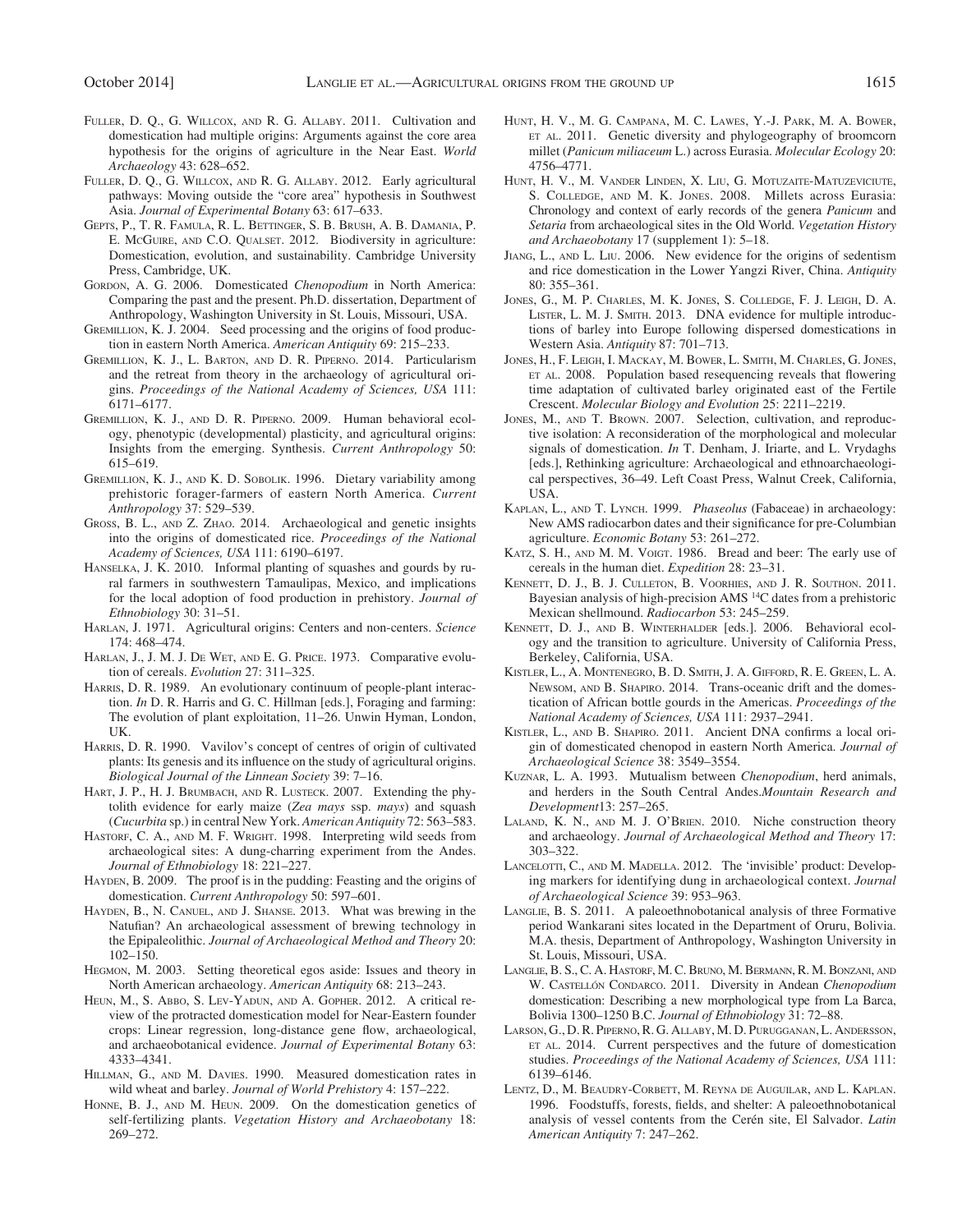- LEV-YADUN, S., A. GOPHER, AND S. ABBO. 2000. The cradle of agriculture. *Science* 288: 1602-1603.
- LI, H.-L. 1970. The origin of cultivated plants in Southeast Asia. *Economic Botany* 24: 3-19.
- LI, X., C. XU, AND Q. ZHANG. 2004. Ribosomal DNA spacer-length polymorphisms in three samples of wild and cultivated barleys and their relevance to the origin of cultivated barley. *Plant Breeding* 123 :  $30 - 34$ .
- LIU, X., H. HUNT, AND M. JONES. 2009. River valleys and foothills: Changing archaeological perceptions of north China's earliest farms. *Antiquity* 83: 82-95.
- LOGAN, A. L. 2006. The application of phytolith and starch grain analysis to understanding Formative Period subsistence, ritual, and trade on the Taraco Peninsula, Highland Bolivia . University of Missouri Press, Columbia, Missouri, USA.
- LYONS, D., AND A. C. D'ANDREA. 2003. Griddles, ovens, and agricultural origins: An ethnoarchaeological study of bread baking in highland Ethiopia. *American Anthropologist* 105: 515-530.
- MA, D., T. XU, M. GU, B. WU, AND Y. KANG. 1987. The classification and distribution of wild barley in the Tibet Autonomous Region. *Scientia*  Agriculturae Sinica 20: 1-6.
- MAKAREWICZ, C., AND N. TUROSS. 2012. Finding fodder and tracking transhumance: Isotopic detection of goat domestication processes in the Near East. *Current Anthropology* 53: 495-505.
- MANNING, K., R. PELLING, T. HIGHAM, J.-L. SCHWENNIGER, AND D. Q. FULLER. 2011. 4500-Year old domesticated pearl millet (Pennisetum glaucum) from the Tilemsi Valley, Mali: New insights into an alternative cereal domestication pathway. *Journal of Archaeological Science* 38: 312-322.
- MARSHALL, F., AND E. HILDEBRAND. 2002. Cattle before crops: The beginnings of food production in Africa. *Journal of World Prehistory* 16 :  $99 - 143$ .
- MARSHALL, F., AND L. WEISSBROD. 2011. Domestication processes and morphological change: Through the lens of the donkey and African pastoralism. *Current Anthropology* 52 (supplement 4): S397-S413.
- MATSUOKA, Y., Y. VIGOUROUX, AND M. M. GOODMAN, J. SANCHEZ G., E. BUCKLER, AND J. DOEBLEY. 2002. A single domestication for maize shown by multilocus microsatellite genotyping. Proceedings of the *National Academy of Sciences* 99 : 6080 – 6084 .
- McCLUNG DE TAPIA, E., AND J. RIOS-FUENTES. 2006. *Huauhtzontli* (C. ber*landieri* ssp. *nuttalliae* ) in prehispanic Mesoamerica. Paper presented at the 71<sup>st</sup> annual meeting of the Society for American Archaeology, San Juan, Puerto Rico, 2006.
- MILLER, N. F. 1996. Seed eaters of the ancient Near East, human or herbivore? Current Anthropology 37: 521-528.
- MILLER, N. F., AND T. L. SMART. 1984. Intentional burning of dung as fuel: A mechanism for the incorporation of charred seeds into the archaeological record. *Journal of Ethnobiology* 4: 15-28.
- MOLINA-CANO, J., M. MORALEJO, E. IGARTUA, AND I. ROMAGOSA. 1999. Further evidence supporting Morocco as a center of origin of barley. **Theoretical and Applied Genetics 98: 913-918.**
- MOLINA-CANO, J. L., J. R. RUSSELL, M. A. MORALEJO, J. L. ESCACENA, G. ARIAS, AND W. POWELL. 2005. Chloroplast DNA microsatellite analysis supports a polypheletic origin for barley. *Theoretical and Applied*  Genetics 110: 613-619.
- MOORE, A. M. T., G. C. HILLMAN, AND A. J. LEGGE. 2000. Village on the Euphrates: From foraging to farming at Abu Hureyra. Oxford University Press, Oxford, UK.
- MORRELL, P. L., AND M. T. CLEGG. 2007. Genetic evidence for a second domestication of barley (*Hordeum vulgare*) east of the Fertile Crescent. *Proceedings of the National Academy of Sciences, USA*  $104: 3289 - 3294$ .
- MOTUZAITE-MATUZEVICIUTE, G., R. A. STAFF, H. V. HUNT, X. LIU, AND M. K. JONES. 2013. The early chronology of broomcorn millet (Panicum *miliaceum*) in Europe. Antiquity 87: 1073-1085.
- MUNRO, N. D. 2004. Zooarchaeological measures of hunting pressure and occupation intensity in the Natufian. *Current Anthropology* 45: S<sub>5</sub>-S<sub>33</sub>.
- NESBITT, M. 2004. Can we identify a centre, a region, or a supra region for Near Eastern plant domestication? *Neo-Lithics* 1/04: 38-40.
- OLSEN, K. M., AND B. L. GROSS. 2008. Detecting multiple origins of domesticated crops. *Proceedings of the National Academy of Sciences,*  USA 105: 13701-13702.
- PAPATHANASIOU, A. 2011. Health, diet and social implications in Neolithic Greence from the study of human osteological materials. *In* R. Pinhasi and J. T. Stock [eds.], Human bioarchaeology of the transition to agriculture, 87–106. Wiley-Blackwell, Oxford, UK.
- PEARSALL, D. M. 2000. Paleoethnobotany: A handbook of procedures. Academic Press, San Diego, California, USA.
- PEARSALL, D. M. 2008. Plant domestication and the shift to agriculture in the Andes. *In* H. Silverman and W. Isbell [eds.], Handbook of South American archaeology, 105–120. Springer, New York, New York, USA.
- PINHASI, R., AND J. T. STOCK [eds.]. 2011. Human bioarchaeology of the transition to agriculture. Wiley-Blackwell, Oxford, UK.
- PIPERNO, D. R. 2006. Phytoliths: A comprehensive guide for archaeologists and paleoecologists . Alta Mira Press, Lanham, Massachusetts, USA.
- PIPERNO, D. R. 2011. The origins of plant cultivation and domestication in the New World tropics: Patterns, process, and new developments. Current Anthropology 52 (supplement 4): S453-S470.
- PIPERNO, D. R., AND K. V. FLANNERY. 2001. The earliest archaeological maize ( *Zea mays* L.) from highland Mexico: New accelerator mass spectrometry dates and their implications. *Proceedings of the National Academy of Sciences, USA 98: 2101-2103.*
- PIPERNO, D. R., A. J. RANERE, I. HOLST, J. IRIARTE, AND R. DICKAU. 2009. Starch grain and phytolith evidence for early ninth millennium B.P. maize from the Central Balsas River Valley, Mexico. *Proceedings of*  the National Academy of Sciences, USA 106: 5019-5024.
- POHL, M. E. D., D. R. PIPERNO, K. O. POPE, AND J. G. JONES. 2007. Microfossil evidence for pre-Columbian maize dispersals in the Neotropics from San Andrés, Tabasco, Mexico. *Proceedings of the*  National Academy of Sciences, USA 104: 6870-6875.
- PRICE, T. D., AND O. BAR-YOSEF. 2011. The origins of agriculture: New data, new ideas. *Current Anthropology* 52 (supplement 4): S163-S174.
- RANERE, A. J., D. R. PIPERNO, I. HOLST, R. DICKAW, AND J. IRIARTE. 2009. The cultural and chronological context of early Holocene maize and squash domestication in the central Balsas River valley, Mexico. *Proceedings of the National Academy of Sciences, USA* 106 : 5014-5018.
- RIEHL, S., M. ZEIDI, AND N. J. CONARD. 2013. Emergence of agriculture in the foothills of the Zagros Mountains of Iran. *Science* 341: 65–67.
- RILEY, T. J., G. R. WALZ, C. J. BAREIS, A. C. FORTIER, AND K. E. PARKER. 1994. Accelerator mass spectrometry (AMS) dates confirm early *Zea mays* in the Mississippi River valley. *American Antiquity* 59 : 490-498.
- RINDOS, D. 1984. The origins of agriculture: An evolutionary perspective. Academic Press, San Diego, California, USA.
- SEIJO, G., G. I. LAVIA, A. FERNÁNDEZ, A. KRAPOVICKAS, D. A. DUCASSE, D. J. BERTIOLI, AND E. A. MOSCONE. 2007. Genomic relationships between the cultivated peanut (*Arachis hypogaea*, Leguminosae) and its close relatives revealed by double GISH. *American Journal of Botany* 94 : 1963-1971.
- SHAHACK-GROSS, R. 2011. Herbivorous livestock dung: Formation, taphonomy, methods for identification, and archaeological significance. Journal of Archaeological Science 38: 205-218.
- SHAHACK-GROSS, R., AND I. FINKELSTEIN. 2008. Subsistence practices in an arid environment: A geoarchaeological investigation in an Iron Age site, the Negev Highlands, Israel. *Journal of Archaeological Science* 35: 965-982.
- SHEETS, P., C. DIXON, M. GUERRA, AND A. BLANFORD. 2011. Manioc cultivation at Cerén, El Salvador: Occasional kitchen garden plant or staple crop? Ancient Mesoamerica 22: 1-11.
- SHILLITO, L. M. 2013. Grains of truth or transparent blindfolds? A review of current debates in archaeological phytolith analysis . *Vegetation History and Archaeobotany* 22: 71–82.
- SLUYTER, A., AND G. DOMINGUEZ. 2006. Early maize (Zea mays L.) cultivation in Mexico: Dating sedimentary pollen records and its implications. Proceedings of the National Academy of Sciences, USA 103: 1147-1151.